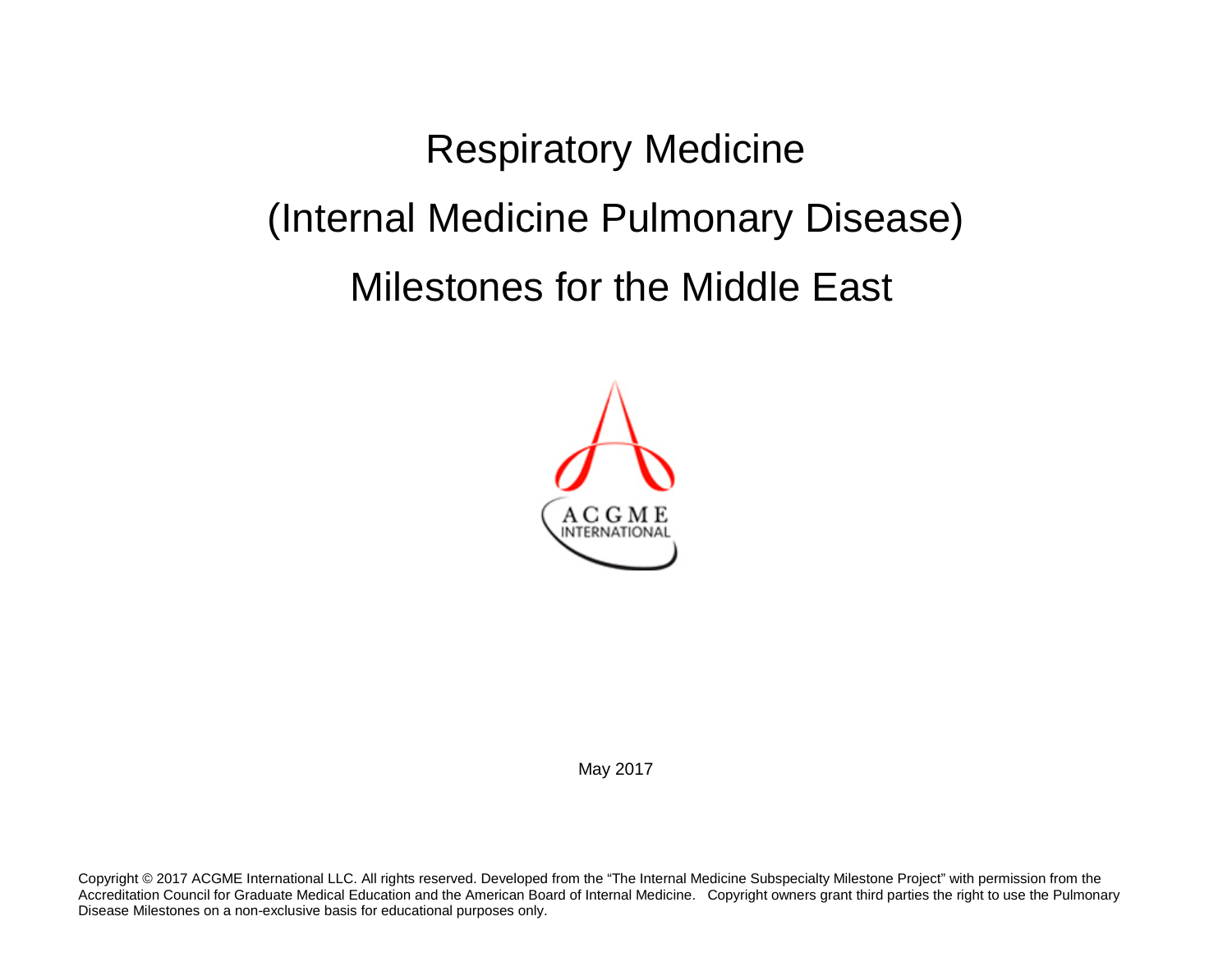The Pulmonary Disease Milestones for the Middle East

The Milestones are designed only for use in evaluation of fellows in the context of their participation in ACGME-I-accredited fellowship programs. The Milestones provide a framework for the assessment of the development of the fellow in key dimensions of the elements of physician competency in a subspecialty. They neither represent the entirety of the dimensions of the six domains of physician competency, nor are they designed to be relevant in any other context.

Copyright © 2017 ACGME International LLC. All rights reserved. Developed from the "The Internal Medicine Subspecialty Milestone Project" with permission from the Accreditation Council for Graduate Medical Education and the American Board of Internal Medicine. Copyright owners grant third parties the right to use the Pulmonary Disease Milestones on a non-exclusive basis for educational purposes only. The contract of the contract of the contract of the contract of the contract of the contract of the contract of the contract of the contract of the contract of the contrac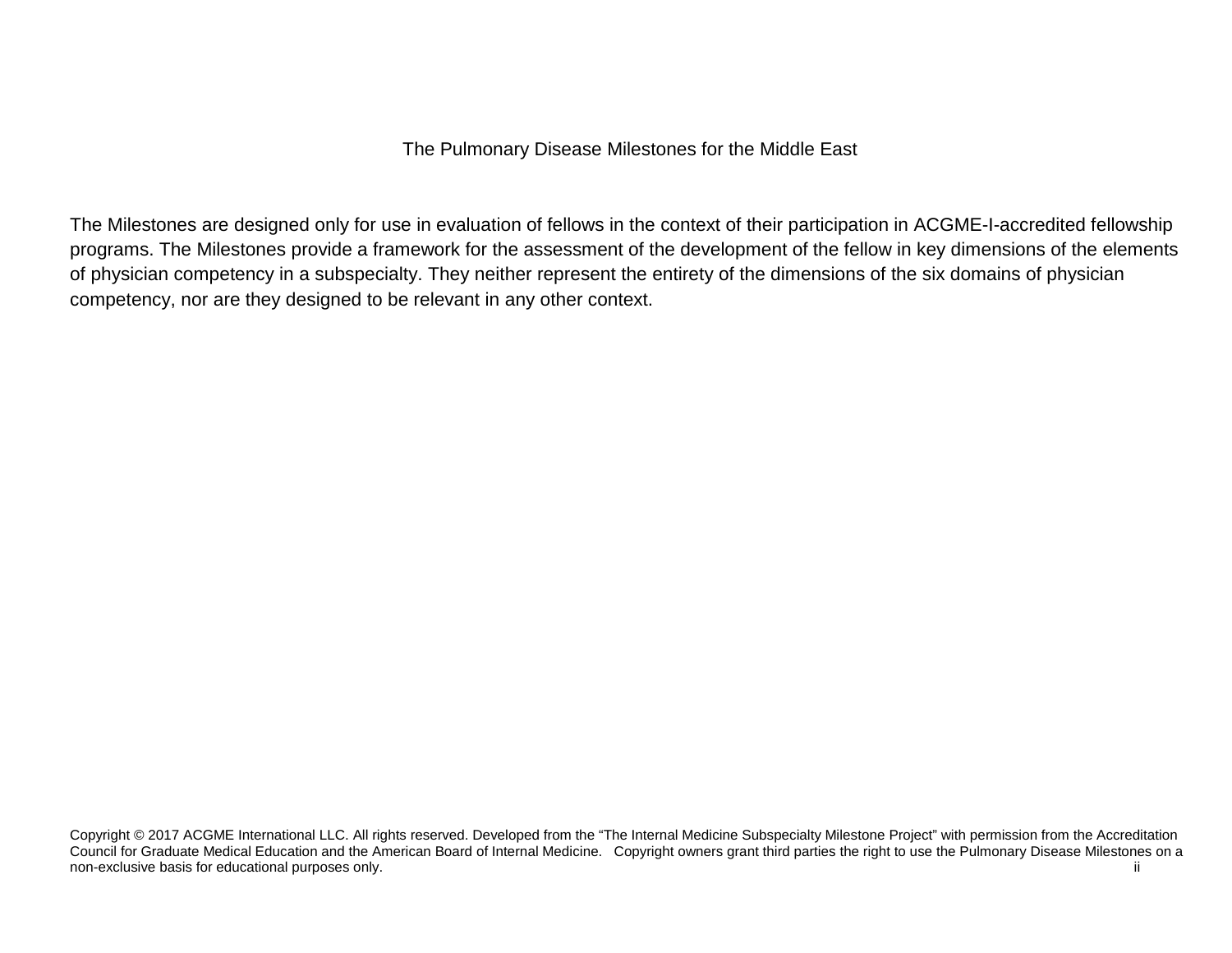# **Milestones Reporting**

This document presents milestones designed for programs to use in semi-annual review of fellow performance and reporting to the ACGME-I. Milestones are knowledge, skills, attitudes, and other attributes for each of the ACGME-I competencies organized in a developmental framework from less to more advanced. They are descriptors and targets for fellow performance as a learner moves from entry into their program through graduation.

For each period, review and reporting will involve selecting milestone levels that best describe each fellow's current performance and attributes. Milestones are arranged in numbered levels. Tracking from "Critical Deficiencies"/"Level 1" to "Aspirational"/"Level 5" is synonymous with moving from novice to expert in the subspecialty. These levels do not correspond with time in the educational program. Dependent upon previous education and experience, fellows may enter a program at varying points in the Milestones.

Selection of a level implies that the fellow substantially demonstrates the milestones in that level, as well as those in lower levels (see the diagram on page v).

**Critical Deficiencies/Level 1:** These learner behaviors are not within the spectrum of developing competence. Instead, they indicate significant deficiencies in a fellow's performance.

**Column 2/Level 2:** Describes behaviors of an early learner.

**Column 3/Level 3:** Describes behaviors of a fellow who is advancing and demonstrating improvement in performance related to the Milestones.

**Ready for Unsupervised Practice/Level 4:** Describes behaviors of a fellow who substantially demonstrates the milestones identified for a physician who is ready for unsupervised practice. This column is designed as the graduation target, but the fellow may display these milestones at any point during the educational program.

**Aspirational/Level 5:** Describes behaviors of a fellow who has advanced beyond those milestones that describe unsupervised practice. These milestones reflect the competence of an expert or role model and can be used by programs to facilitate further professional growth. It is expected that only a few exceptional fellows will demonstrate these behaviors.

Copyright © 2017 ACGME International LLC. All rights reserved. Developed from the "The Internal Medicine Subspecialty Milestone Project" with permission from the Accreditation Council for Graduate Medical Education and the American Board of Internal Medicine. Copyright owners grant third parties the right to use the Pulmonary Disease Milestones on a non-exclusive basis for educational purposes only. This is a state of the state of the state of the state of the state of the state of the state of the state of the state of the state of the state of the state of the state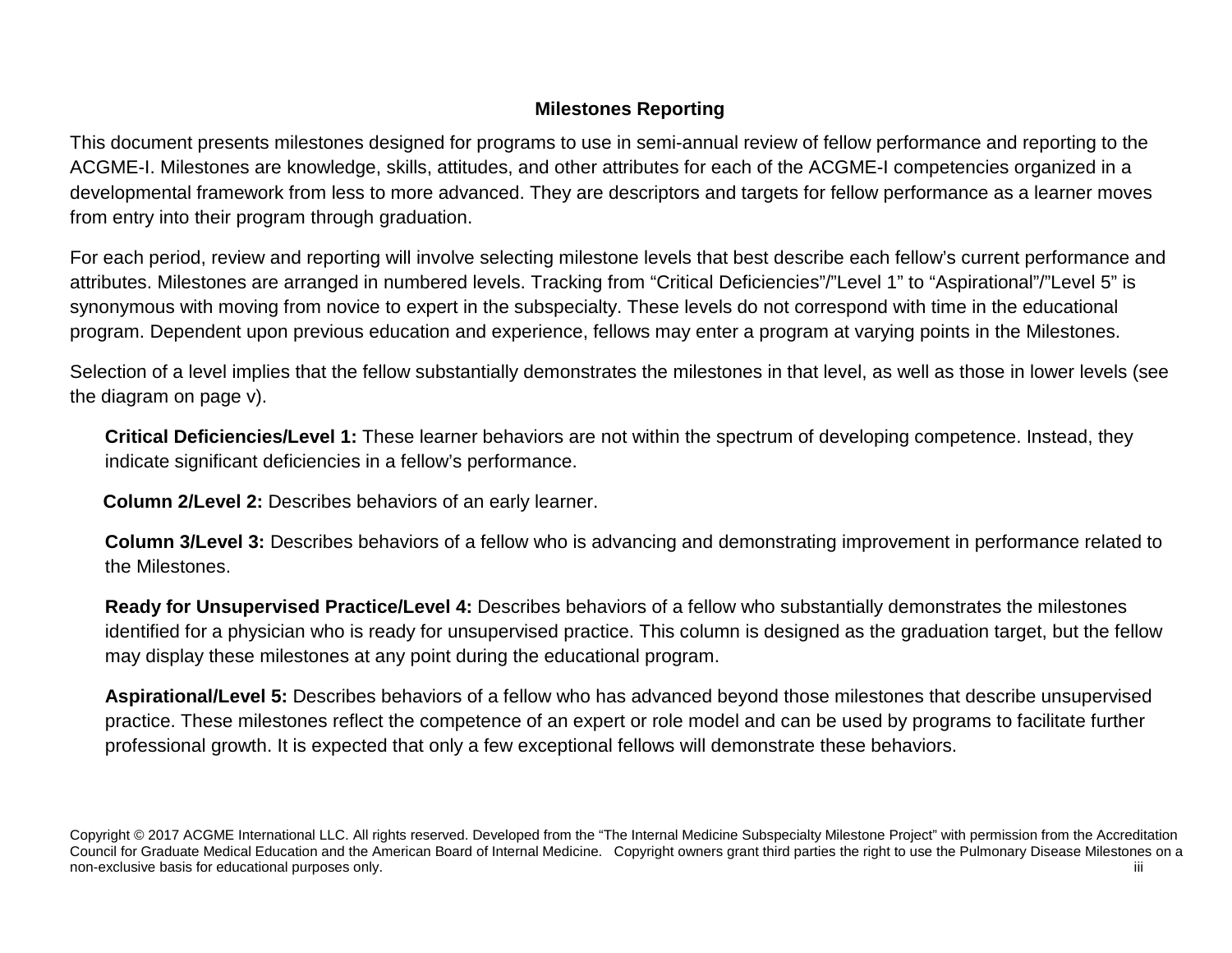### **Additional Notes**

The "Ready for Unsupervised Practice" Milestones are designed as the graduation *target* and *do not* represent a graduation *requirement*. Making decisions about readiness for graduation is the purview of the program director. Study of Milestones performance data will be required before the ACGME-I and its partners will be able to determine whether milestones in the first four levels appropriately represent the developmental framework, and whether Milestone data overall are of sufficient quality to be used for highstakes decisions.

*Answers to Frequently Asked Questions about Milestones are posted on the ACGME-I website.*

Copyright © 2017 ACGME International LLC. All rights reserved. Developed from the "The Internal Medicine Subspecialty Milestone Project" with permission from the Accreditation Council for Graduate Medical Education and the American Board of Internal Medicine. Copyright owners grant third parties the right to use the Pulmonary Disease Milestones on a non-exclusive basis for educational purposes only. The contract of the contract of the contract of the contract of the contract of the contract of the contract of the contract of the contract of the contract of the contrac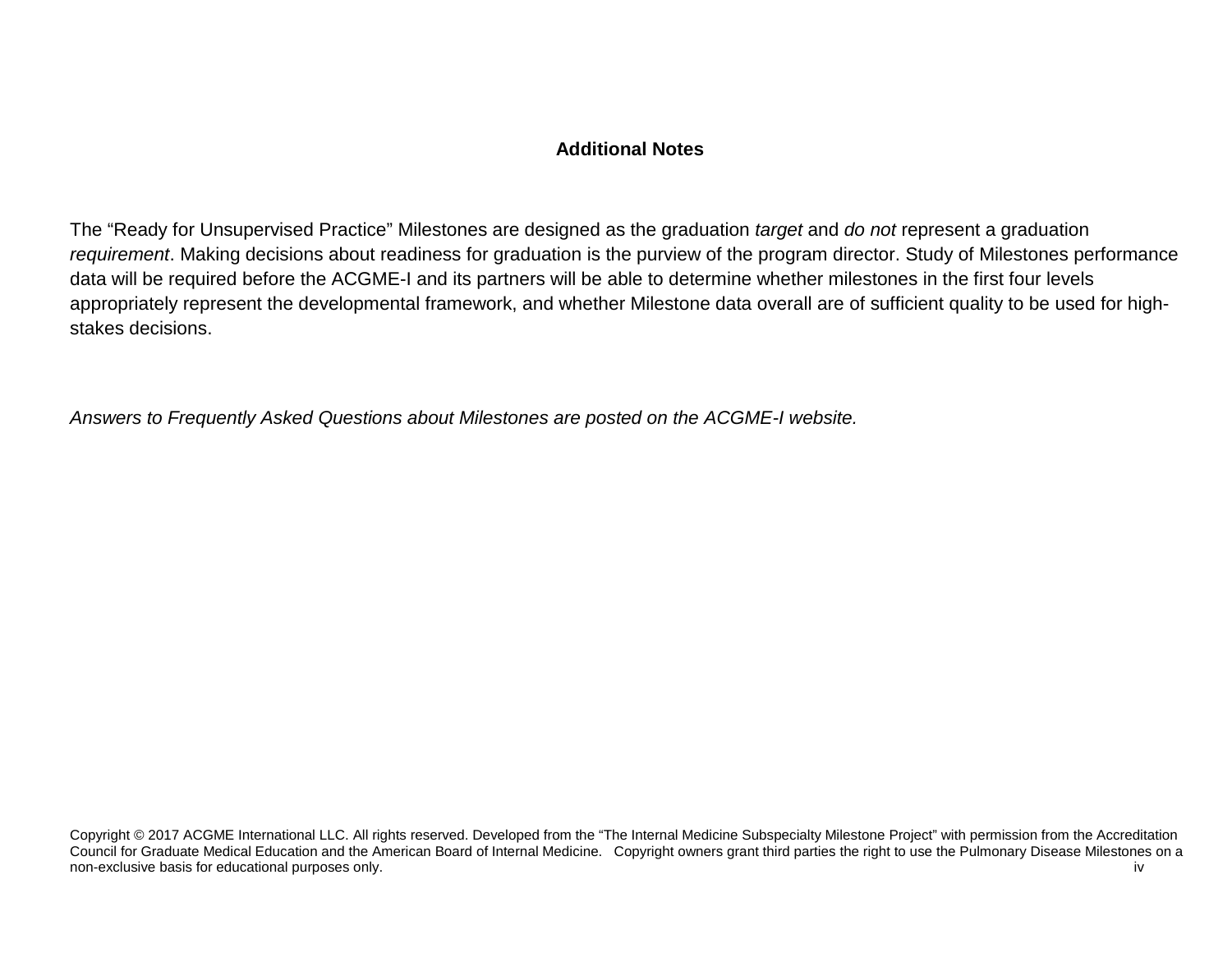The diagram below presents an example set of milestones for one sub-competency in the same format as the ACGME-I Report Worksheet. For each reporting period, a learner's performance on the milestones for each sub-competency will be indicated by selecting the level of milestones that best describes that learner's performance in relation to those milestones.

| Systems-Based Practice 1: Patient Safety and Quality Improvement                                                                                           |                                                                                                                                   |                                                                                                                                                                                                      |                                                                                                                         |                                                                                                                       |  |
|------------------------------------------------------------------------------------------------------------------------------------------------------------|-----------------------------------------------------------------------------------------------------------------------------------|------------------------------------------------------------------------------------------------------------------------------------------------------------------------------------------------------|-------------------------------------------------------------------------------------------------------------------------|-----------------------------------------------------------------------------------------------------------------------|--|
|                                                                                                                                                            |                                                                                                                                   |                                                                                                                                                                                                      |                                                                                                                         |                                                                                                                       |  |
| <b>Critical Deficiencies</b>                                                                                                                               |                                                                                                                                   |                                                                                                                                                                                                      | Ready for Unsupervised<br>Practice                                                                                      | Aspirational                                                                                                          |  |
| Demonstrates knowledge<br>of common patient safety<br>events                                                                                               | Identifies system factors<br>that lead to patient safety<br>events                                                                | Participates in analysis of<br>patient safety events<br>(simulated or actual)                                                                                                                        | Conducts analysis of<br>patient safety events and<br>offers error prevention<br>strategies (simulated or<br>actual)     | Actively engages teams<br>and processes to modify<br>systems to prevent patient<br>safety events                      |  |
| Demonstrates knowledge<br>of how to report patient<br>safety events                                                                                        | Reports patient safety<br>events through institutional<br>reporting systems (actual<br>or simulated)                              | Participates in disclosure<br>of patient safety events to<br>patients and families<br>(simulated or actual)                                                                                          | Discloses patient safety<br>events to patients and<br>families (simulated or<br>actual)                                 | Role models or mentors<br>others in the disclosure of<br>patient safety events                                        |  |
| Demonstrates knowledge<br>of basic quality<br>improvement<br>methodologies and metrics                                                                     | Describes local quality<br>improvement initiatives<br>(e.g., community<br>vaccination rate, infection<br>rate, smoking cessation) | Participates in local<br>quality improvement<br>initiatives                                                                                                                                          | Demonstrates the skills<br>required to identify.<br>develop, implement, and<br>analyze a quality<br>improvement project | Creates, implements, and<br>assesses quality<br>improvement initiatives at<br>the institutional or<br>community level |  |
|                                                                                                                                                            |                                                                                                                                   |                                                                                                                                                                                                      |                                                                                                                         |                                                                                                                       |  |
| Comments:                                                                                                                                                  |                                                                                                                                   |                                                                                                                                                                                                      |                                                                                                                         | Not Yet Assessable                                                                                                    |  |
| Selecting a response box in the middle<br>of a level implies that milestones in<br>that level and in lower levels have been<br>substantially demonstrated. |                                                                                                                                   | Selecting a response box on the line in<br>between levels indicates that milestones in<br>lower levels have been substantially<br>demonstrated as well as some milestones in<br>the higher level(s). |                                                                                                                         |                                                                                                                       |  |

Copyright © 2017 ACGME International LLC. All rights reserved. Developed from the "The Internal Medicine Subspecialty Milestone Project" with permission from the Accreditation Council for Graduate Medical Education and the American Board of Internal Medicine. Copyright owners grant third parties the right to use the Pulmonary Disease Milestones on a non-exclusive basis for educational purposes only. The contract of the contract of the contract of the contract of the contract of the contract of the contract of the contract of the contract of the contract of the contrac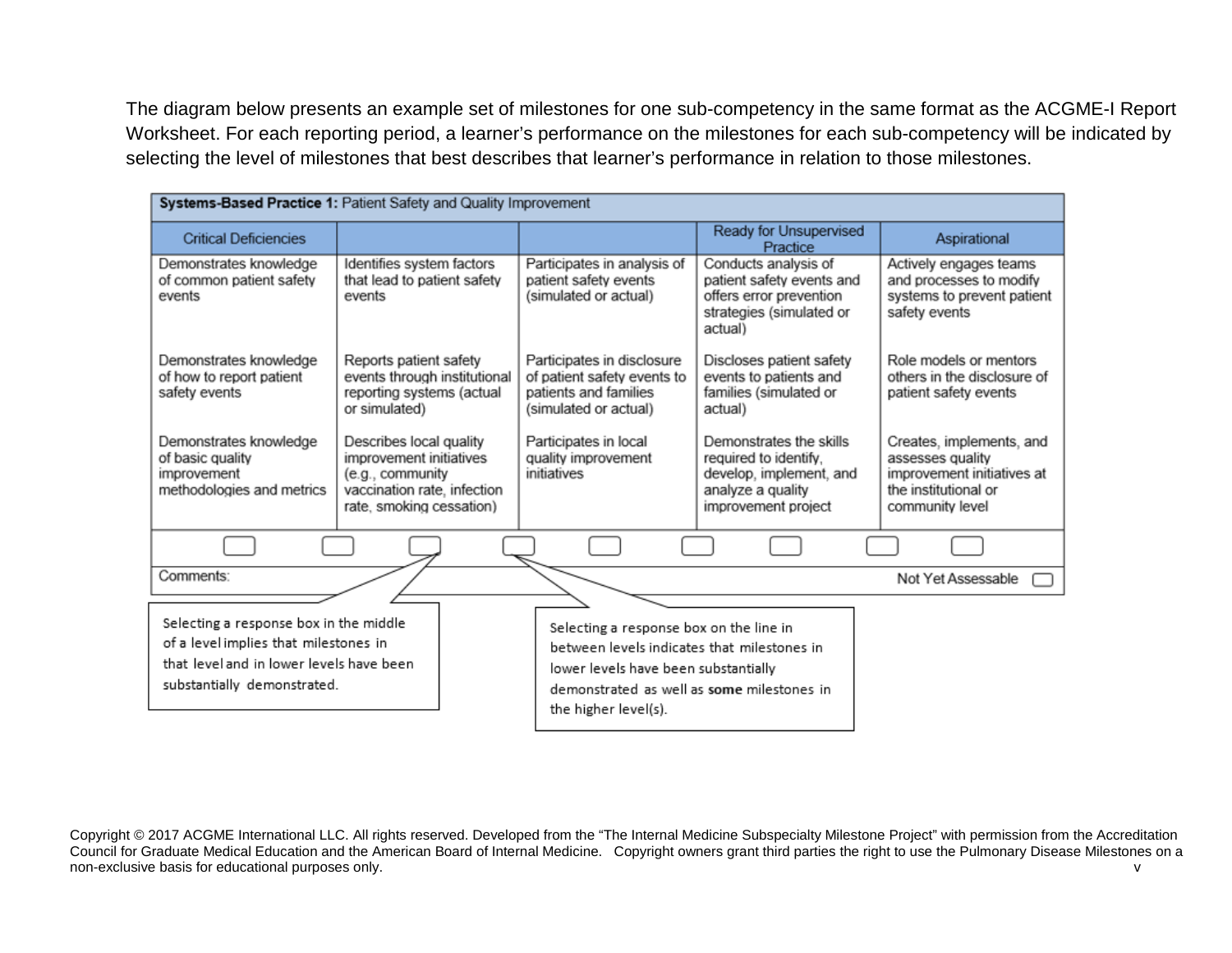| Patient Care 1: Gathers and Synthesizes Essential and Accurate Information to Define Each Patient's Clinical Problem(s)                                |                                                                                                                     |                                                                                                                                                                           |                                                                                                                             |                                                                                                                                                         |
|--------------------------------------------------------------------------------------------------------------------------------------------------------|---------------------------------------------------------------------------------------------------------------------|---------------------------------------------------------------------------------------------------------------------------------------------------------------------------|-----------------------------------------------------------------------------------------------------------------------------|---------------------------------------------------------------------------------------------------------------------------------------------------------|
| <b>Critical Deficiencies</b>                                                                                                                           |                                                                                                                     |                                                                                                                                                                           | <b>Ready for Unsupervised</b><br>Practice                                                                                   | Aspirational                                                                                                                                            |
| Does not or is<br>inconsistently able to<br>collect accurate historical<br>data                                                                        | Consistently acquires<br>accurate and relevant<br>histories                                                         | Acquires accurate<br>histories in an efficient,<br>prioritized, and<br>hypothesis-driven fashion                                                                          | Obtains relevant historical<br>subtleties, including<br>sensitive information that<br>informs the differential<br>diagnosis | Role models and teaches<br>the effective use of history<br>and physical examination<br>skills to minimize the need<br>for further diagnostic<br>testing |
| Does not perform or use<br>an appropriately thorough<br>physical exam, or misses<br>key physical exam findings                                         | Consistently performs<br>accurate and<br>appropriately thorough<br>physical exams                                   | Performs accurate<br>physical exams that are<br>targeted to the patient's<br>problems                                                                                     | Identifies subtle or<br>unusual physical exam<br>findings                                                                   |                                                                                                                                                         |
| Relies exclusively on<br>documentation of others<br>to generate own database<br>or differential diagnosis or<br>is overly reliant on<br>secondary data | Inconsistently recognizes<br>patient's central clinical<br>problem or develops<br>limited differential<br>diagnoses | Uses and synthesizes<br>collected data to define a<br>patient's central clinical<br>problem(s) to generate a<br>prioritized differential<br>diagnosis and problem<br>list | Efficiently utilizes all<br>sources of secondary data<br>to inform differential<br>diagnosis                                |                                                                                                                                                         |
| Fails to recognize<br>patient's central clinical<br>problems                                                                                           |                                                                                                                     |                                                                                                                                                                           | Effectively uses history<br>and physical examination<br>skills to minimize the need<br>for further diagnostic<br>testing    |                                                                                                                                                         |
| Fails to recognize<br>potentially life threatening<br>problems                                                                                         |                                                                                                                     |                                                                                                                                                                           |                                                                                                                             |                                                                                                                                                         |
|                                                                                                                                                        |                                                                                                                     |                                                                                                                                                                           |                                                                                                                             |                                                                                                                                                         |
| Comments:                                                                                                                                              |                                                                                                                     |                                                                                                                                                                           |                                                                                                                             | Not Yet Assessable                                                                                                                                      |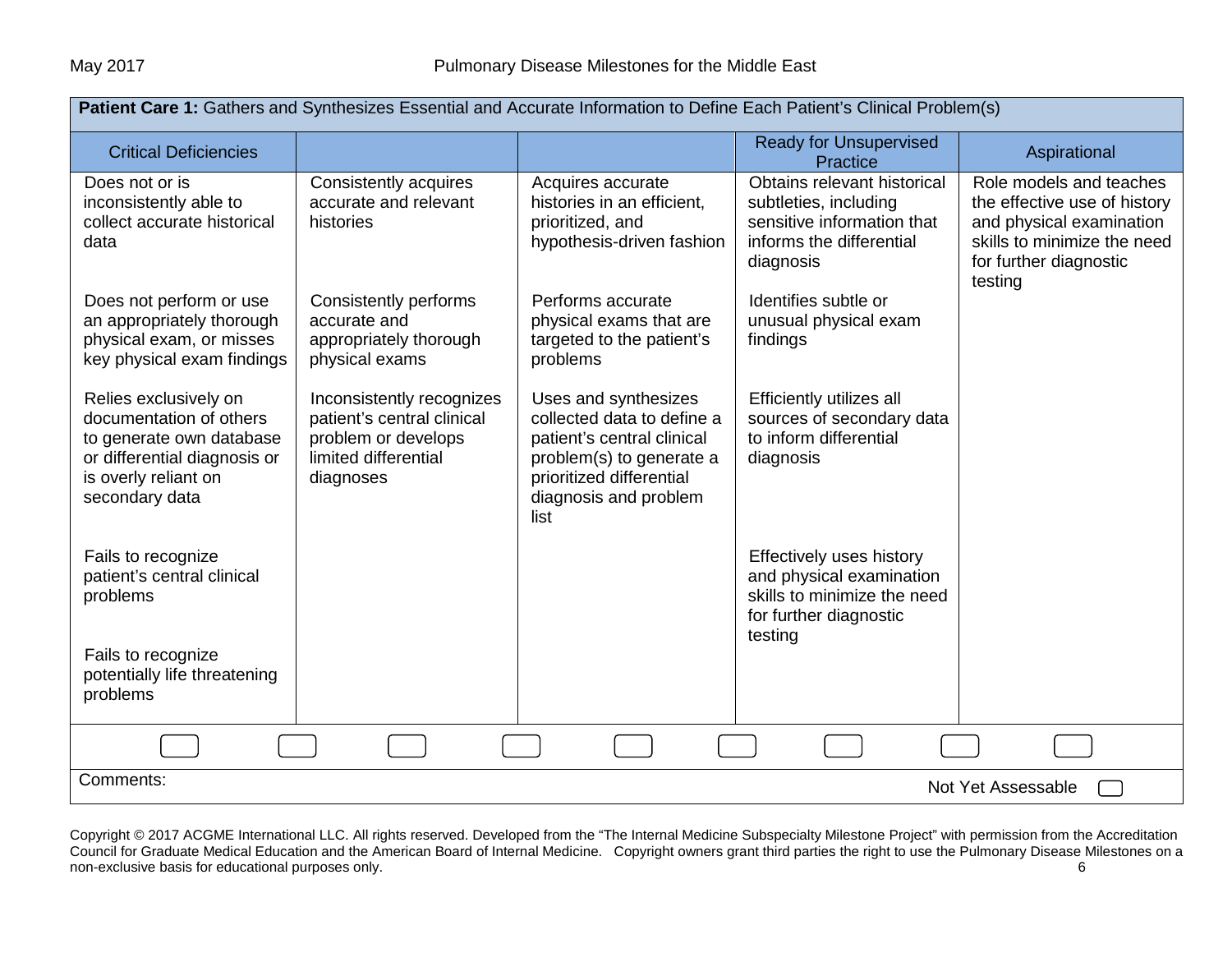May 2017 May 2017 **Pulmonary Disease Milestones for the Middle East** 

| Patient Care 2: Develops and Achieves Comprehensive Management Plan for Each Patient |                                                            |                                                                       |                                                                                                                                                                |                                                                                                                                                                     |
|--------------------------------------------------------------------------------------|------------------------------------------------------------|-----------------------------------------------------------------------|----------------------------------------------------------------------------------------------------------------------------------------------------------------|---------------------------------------------------------------------------------------------------------------------------------------------------------------------|
| <b>Critical Deficiencies</b>                                                         |                                                            |                                                                       | <b>Ready for Unsupervised</b><br>Practice                                                                                                                      | Aspirational                                                                                                                                                        |
| Creates care plans that<br>are consistently<br>inappropriate or<br>inaccurate        | Inconsistently develops an<br>appropriate care plan        | Consistently develops<br>appropriate care plan                        | Appropriately modifies<br>care plans based on<br>patient's clinical course,<br>additional data, patient<br>preferences, and cost-<br>effectiveness principles  | Role-models and teaches<br>complex and patient-<br>centered care                                                                                                    |
| Does not react to<br>situations that require<br>urgent or emergency<br>care          | Inconsistently seeks<br>additional guidance when<br>needed | Recognizes situations<br>requiring urgent or<br>emergency care        | Recognizes disease<br>presentations that deviate<br>from common patterns<br>and require complex<br>decision-making,<br>incorporating diagnostic<br>uncertainty | Develops customized,<br>prioritized care plans for<br>the most complex<br>patients, incorporating<br>diagnostic uncertainty and<br>cost-effectiveness<br>principles |
| Does not seek additional<br>guidance when needed                                     |                                                            | Seeks additional<br>guidance and/or<br>consultation as<br>appropriate | Manages complex acute<br>and chronic conditions                                                                                                                |                                                                                                                                                                     |
|                                                                                      |                                                            |                                                                       |                                                                                                                                                                |                                                                                                                                                                     |
| Comments:<br>Not Yet Assessable                                                      |                                                            |                                                                       |                                                                                                                                                                |                                                                                                                                                                     |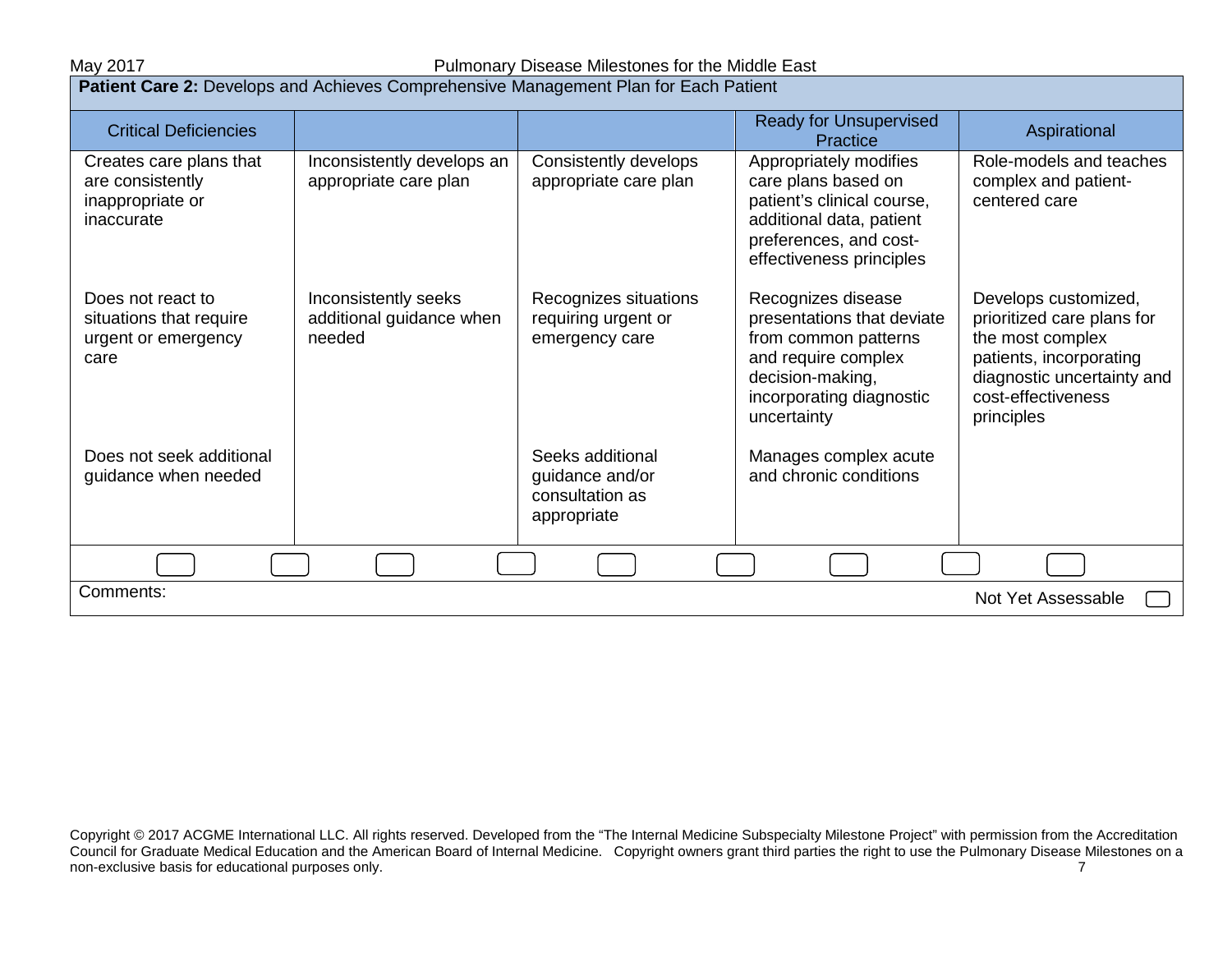| Patient Care 3: Manages Patients with Progressive Responsibility and Independence           |                                                                                                                             |                                                                                                                   |                                                                                                                                                                                                                  |                                                                                                    |
|---------------------------------------------------------------------------------------------|-----------------------------------------------------------------------------------------------------------------------------|-------------------------------------------------------------------------------------------------------------------|------------------------------------------------------------------------------------------------------------------------------------------------------------------------------------------------------------------|----------------------------------------------------------------------------------------------------|
| <b>Critical Deficiencies</b>                                                                |                                                                                                                             |                                                                                                                   | <b>Ready for Unsupervised</b><br>Practice                                                                                                                                                                        | Aspirational                                                                                       |
| Cannot advance beyond the<br>need for direct supervision in<br>the delivery of patient care | Requires direct supervision to<br>ensure patient safety and<br>quality care                                                 | Requires indirect supervision<br>to ensure patient safety and<br>quality care                                     | Independently manages<br>patients across applicable<br>inpatient, outpatient, and<br>ambulatory clinical settings<br>who have a broad spectrum of<br>clinical disorders, including<br>undifferentiated syndromes | Effectively manages unusual,<br>rare, or complex disorders in<br>all appropriate clinical settings |
| Cannot manage patients who<br>require urgent or emergency<br>care                           | Requires direct supervision to<br>manage problems or common<br>chronic diseases in all<br>appropriate clinical settings     | Provides appropriate<br>preventive care and chronic<br>disease management in all<br>appropriate clinical settings | Seeks additional guidance<br>and/or consultation as<br>appropriate                                                                                                                                               |                                                                                                    |
| Does not assume<br>responsibility for patient<br>management decisions                       | Inconsistently provides<br>preventive care in all<br>appropriate clinical settings                                          | Provides comprehensive care<br>for single or multiple<br>diagnoses in all appropriate<br>clinical settings        | Appropriately manages<br>situations requiring urgent or<br>emergency care                                                                                                                                        |                                                                                                    |
|                                                                                             | Requires direct supervision to<br>manage patients with<br>straightforward diagnoses in<br>all appropriate clinical settings | Under supervision, provides<br>appropriate care in the<br>intensive care unit                                     | Effectively supervises the<br>management decisions of the<br>team in all appropriate clinical<br>settings                                                                                                        |                                                                                                    |
|                                                                                             | Unable to manage complex<br>inpatients or patients requiring<br>intensive care                                              | Initiates management plans<br>for urgent or emergency care                                                        |                                                                                                                                                                                                                  |                                                                                                    |
|                                                                                             | Cannot independently<br>supervise care provided by<br>other members of the<br>physician-led team                            |                                                                                                                   |                                                                                                                                                                                                                  |                                                                                                    |
|                                                                                             |                                                                                                                             |                                                                                                                   |                                                                                                                                                                                                                  |                                                                                                    |
| Comments:                                                                                   |                                                                                                                             |                                                                                                                   |                                                                                                                                                                                                                  | Not Yet Assessable                                                                                 |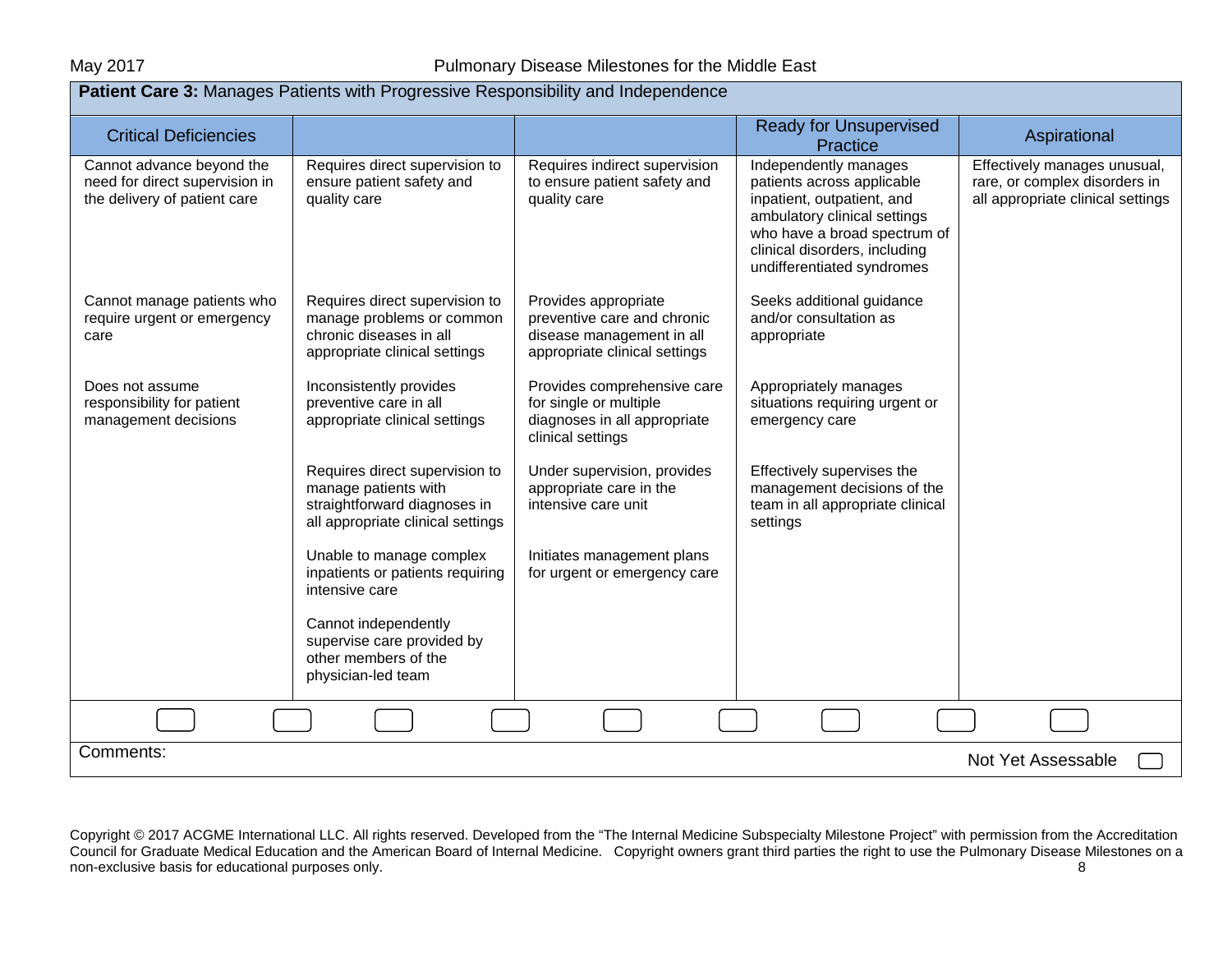### May 2017 May 2017 **Pulmonary Disease Milestones for the Middle East**

| <b>Patient Care 4:</b> Demonstrates Skill in Performing and Interpreting Invasive Procedures                                                  |                                                                                                                                   |                                                                                                                                                   |                                                                                                                                       |                                                                                                                                            |  |
|-----------------------------------------------------------------------------------------------------------------------------------------------|-----------------------------------------------------------------------------------------------------------------------------------|---------------------------------------------------------------------------------------------------------------------------------------------------|---------------------------------------------------------------------------------------------------------------------------------------|--------------------------------------------------------------------------------------------------------------------------------------------|--|
| <b>Critical Deficiencies</b>                                                                                                                  |                                                                                                                                   |                                                                                                                                                   | <b>Ready for Unsupervised</b><br>Practice                                                                                             | Aspirational                                                                                                                               |  |
| Attempts to perform invasive<br>procedures without sufficient<br>technical skill or supervision                                               | Possesses insufficient<br>technical skill for safe<br>completion of common<br>invasive procedures with<br>appropriate supervision | Possesses basic technical<br>skill for the completion and<br>interpretation of some<br>common invasive procedures<br>with appropriate supervision | Consistently demonstrates<br>technical skill to successfully<br>and safely perform and<br>interpret invasive procedures               | Demonstrates skill to<br>independently perform and<br>interpret complex invasive<br>procedures that are<br>anticipated for future practice |  |
| Fails to recognize cases in<br>which invasive procedures<br>are unwarranted or unsafe                                                         | Inattentive to patient safety<br>and comfort when performing<br>invasive procedures                                               | Inconsistently manages<br>patient safety and comfort<br>when performing invasive<br>procedures                                                    | Recognizes and manages<br>complications                                                                                               | Demonstrates expertise to<br>teach and supervise others in<br>the performance of invasive<br>procedures                                    |  |
| Does not recognize the need<br>to discuss procedure<br>indications, processes, or<br>potential risks with patients                            | Applies the ethical principles<br>of informed consent                                                                             | Inconsistently recognizes<br>appropriate patients,<br>indications, and associated<br>risks in the performance of<br>invasive procedures           | Maximizes patient comfort and<br>safety when performing<br>invasive procedures<br>Consistently recognizes                             | Designs consent instrument<br>for a human subject research<br>study; files an Institution<br>Review Board (IRB)<br>application             |  |
| Fails to engage the patient in<br>the informed consent<br>process, and/or does not<br>effectively describe risks and<br>benefits of procedure | Recognizes the need to<br>obtain informed consent for<br>procedures, but ineffectively<br>obtains it                              | Obtains and documents<br>informed consent                                                                                                         | appropriate patients,<br>indications, and associated<br>risks in the performance of<br>invasive procedures<br>Effectively obtains and |                                                                                                                                            |  |
|                                                                                                                                               | Understands and<br>communicates ethical<br>principles of informed consent                                                         |                                                                                                                                                   | documents informed consent in<br>challenging circumstances<br>(e.g., language or cultural<br>barriers)                                |                                                                                                                                            |  |
|                                                                                                                                               |                                                                                                                                   |                                                                                                                                                   | Quantifies evidence for risk-<br>benefit analysis during<br>obtainment of informed<br>consent for complex<br>procedures or therapies  |                                                                                                                                            |  |
|                                                                                                                                               |                                                                                                                                   |                                                                                                                                                   |                                                                                                                                       |                                                                                                                                            |  |
| Comments:                                                                                                                                     |                                                                                                                                   |                                                                                                                                                   |                                                                                                                                       | Not Yet Assessable                                                                                                                         |  |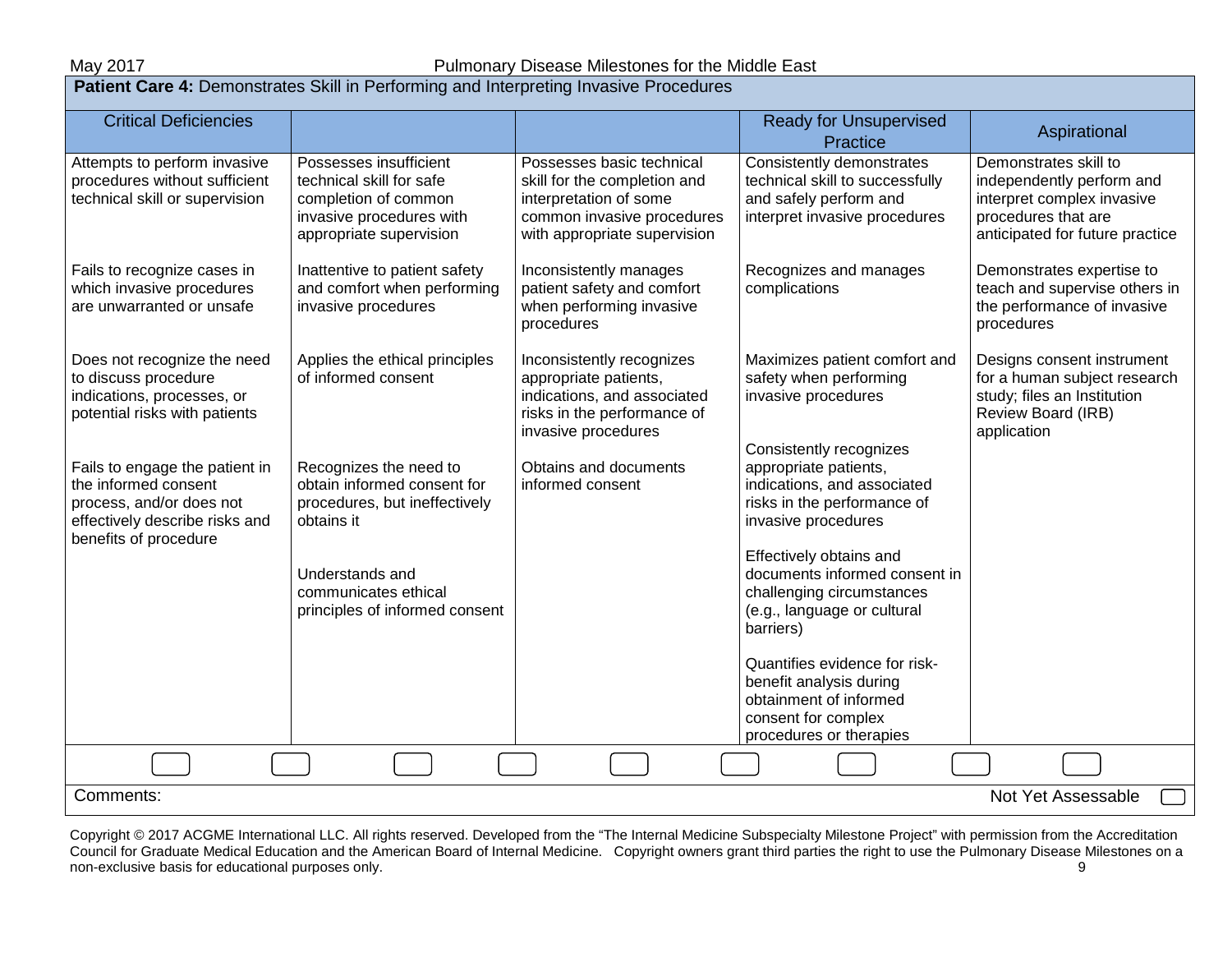| Patient Care 5: Demonstrates Skill in Performing and Interpreting Non-Invasive Procedures and/or Testing                                         |                                                                                                                                                 |                                                                                                                                                               |                                                                                                                                                                      |                                                                                                                                        |
|--------------------------------------------------------------------------------------------------------------------------------------------------|-------------------------------------------------------------------------------------------------------------------------------------------------|---------------------------------------------------------------------------------------------------------------------------------------------------------------|----------------------------------------------------------------------------------------------------------------------------------------------------------------------|----------------------------------------------------------------------------------------------------------------------------------------|
| <b>Critical Deficiencies</b>                                                                                                                     |                                                                                                                                                 |                                                                                                                                                               | <b>Ready for Unsupervised</b><br>Practice                                                                                                                            | Aspirational                                                                                                                           |
| Does not recognize<br>patients for whom non-<br>invasive procedures<br>and/or testing is not<br>warranted or is unsafe                           | Possesses insufficient skill<br>to safely perform and<br>interpret non-invasive<br>procedures and/or testing<br>with appropriate<br>supervision | Inconsistently recognizes<br>appropriate patients,<br>indications, and associated<br>risks in the utilization of<br>non-invasive procedures<br>and/or testing | Consistently recognizes<br>appropriate patients,<br>indications, limitations, and<br>associated risks in<br>utilization of non-invasive<br>procedures and/or testing | Demonstrates skill to<br>independently perform and<br>interpret complex non-<br>invasive procedures and/or<br>testing                  |
| Attempts to perform or<br>interpret non-invasive<br>procedures and/or testing<br>without sufficient skill or<br>supervision                      | Inattentive to patient safety<br>and comfort when<br>performing non-invasive<br>procedures and/or testing<br>procedures                         | Inconsistently integrates<br>procedures and/or testing<br>results with clinical<br>features in the evaluation<br>and management of<br>patients                | Integrates procedures<br>and/or testing results with<br>clinical findings in the<br>evaluation and<br>management of patients                                         | Demonstrates expertise to<br>teach and supervise others<br>in the performance of<br>advanced non-invasive<br>procedures and/or testing |
| Does not recognize the<br>need to discuss<br>procedure indications,<br>processes, or potential<br>risks with patients                            | Applies the ethical<br>principles of informed<br>consent                                                                                        | Can safely perform and<br>interpret selected non-<br>invasive procedures and/or<br>testing procedures with<br>minimal supervision                             | Recognizes procedures<br>and/or testing results that<br>indicate high-risk state or<br>adverse prognosis                                                             | Designs consent instrument<br>for a human subject<br>research study; files an<br><b>Institution Review Board</b><br>(IRB) application  |
| Fails to engage the<br>patient in the informed<br>consent process and/or<br>does not effectively<br>describe risks and<br>benefits of procedures | Recognizes need to obtain<br>informed consent for<br>procedures but<br>ineffectively obtains it                                                 | Inconsistently recognizes<br>high-risk findings and<br>artifacts/normal variants                                                                              | Recognizes artifacts and<br>normal variants                                                                                                                          |                                                                                                                                        |
|                                                                                                                                                  | Understands and<br>communicates ethical<br>principles of informed<br>consent                                                                    | <b>Obtains and documents</b><br>informed consent                                                                                                              | Consistently performs and<br>interprets non-invasive<br>procedures and/or testing in<br>a safe and effective manner                                                  |                                                                                                                                        |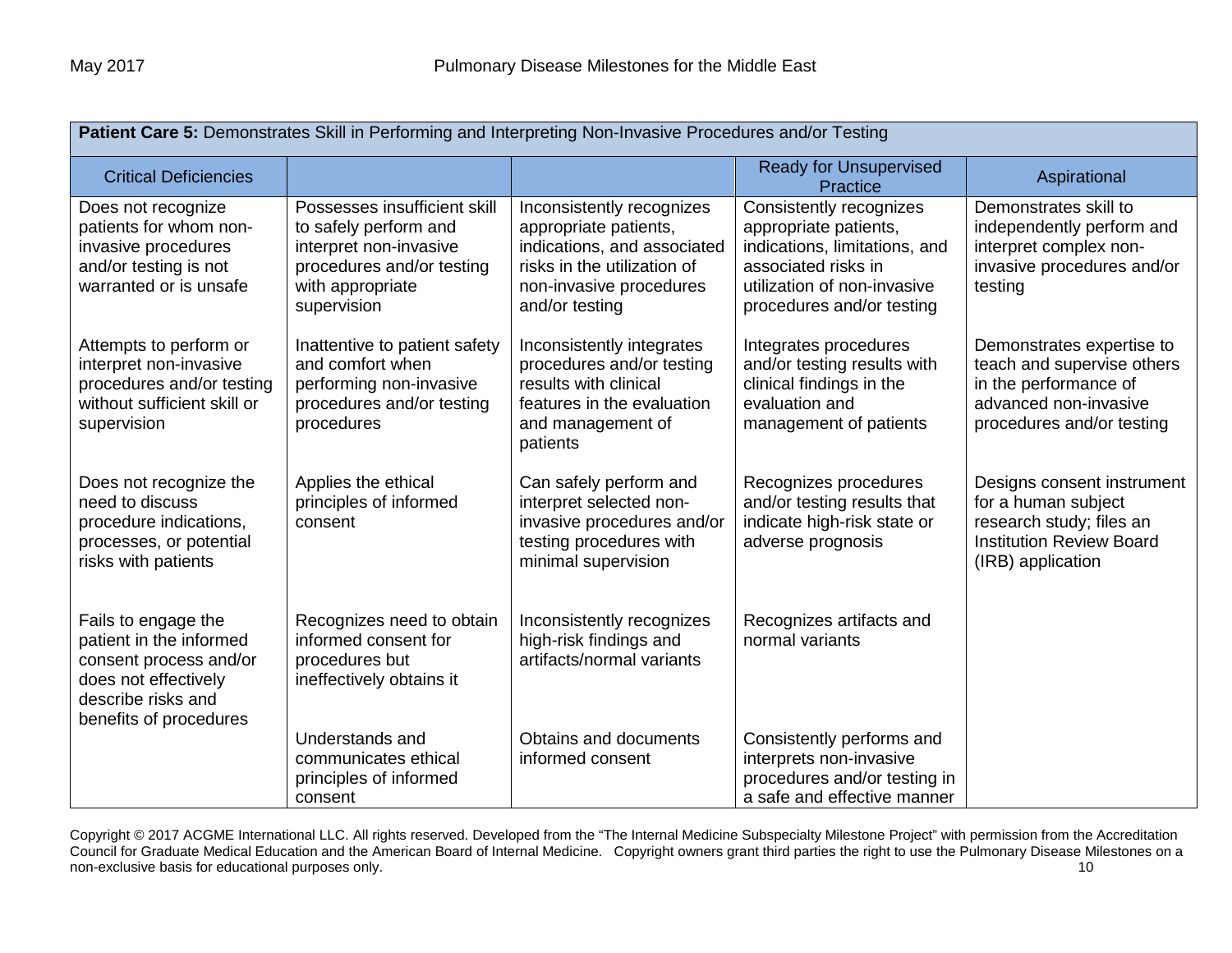| May 2017  | Pulmonary Disease Milestones for the Middle East |                                                                                                                                                                                                                                                                              |                    |
|-----------|--------------------------------------------------|------------------------------------------------------------------------------------------------------------------------------------------------------------------------------------------------------------------------------------------------------------------------------|--------------------|
|           |                                                  | Effectively obtains and<br>documents informed<br>consent in challenging<br>circumstances (e.g.,<br>language or cultural<br>barriers)<br>Quantifies evidence for risk-<br>benefit analysis during<br>obtainment of informed<br>consent for complex<br>procedures and/or tests |                    |
|           |                                                  |                                                                                                                                                                                                                                                                              |                    |
| Comments: |                                                  |                                                                                                                                                                                                                                                                              | Not Yet Assessable |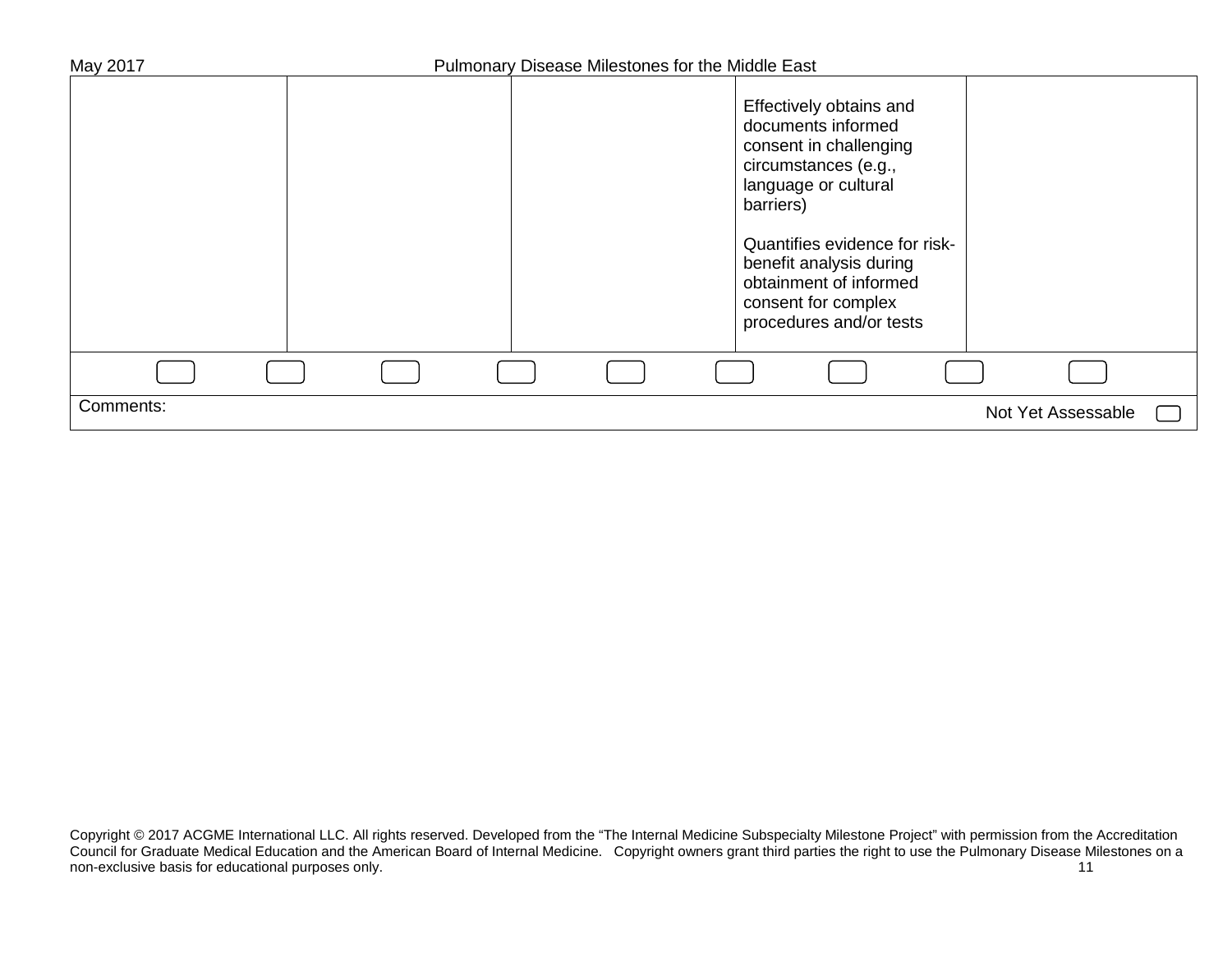| Patient Care 6: Requests and Provides Consultative Care                                                                                                                                                            |                                                                                                                                                                                                                                                                                          |                                                                                                                                                                                             |                                                                                                                                                                                                                                                                |                                                                                                                                                                                                                       |
|--------------------------------------------------------------------------------------------------------------------------------------------------------------------------------------------------------------------|------------------------------------------------------------------------------------------------------------------------------------------------------------------------------------------------------------------------------------------------------------------------------------------|---------------------------------------------------------------------------------------------------------------------------------------------------------------------------------------------|----------------------------------------------------------------------------------------------------------------------------------------------------------------------------------------------------------------------------------------------------------------|-----------------------------------------------------------------------------------------------------------------------------------------------------------------------------------------------------------------------|
| <b>Critical Deficiencies</b>                                                                                                                                                                                       |                                                                                                                                                                                                                                                                                          |                                                                                                                                                                                             | <b>Ready for Unsupervised</b><br>Practice                                                                                                                                                                                                                      | Aspirational                                                                                                                                                                                                          |
| Is unresponsive to<br>questions or concerns of<br>others when acting as a<br>consultant or utilizing<br>consultant services<br>Unwilling to utilize<br>consultant services when<br>appropriate for patient<br>care | Inconsistently manages<br>patients as a consultant to<br>other physicians/health<br>care teams<br>Inconsistently applies risk<br>assessment principles to<br>patients while acting as a<br>consultant<br>Inconsistently formulates<br>a clinical question for a<br>consultant to address | Provides consultation<br>services for patients with<br>clinical problems requiring<br>basic risk assessment<br>Asks meaningful clinical<br>questions that guide the<br>input of consultants | Provides consultation<br>services for patients with<br>basic and complex clinical<br>problems requiring detailed<br>risk assessment<br>Appropriately integrates<br>recommendations from<br>other consultants in order<br>to effectively manage<br>patient care | Provides consultation<br>services for patients with<br>very complex clinical<br>problems requiring<br>extensive risk assessment<br>Models management of<br>discordant<br>recommendations from<br>multiple consultants |
|                                                                                                                                                                                                                    |                                                                                                                                                                                                                                                                                          |                                                                                                                                                                                             |                                                                                                                                                                                                                                                                |                                                                                                                                                                                                                       |
| <b>Comments:</b><br>Not Yet Achieved Level 1                                                                                                                                                                       |                                                                                                                                                                                                                                                                                          |                                                                                                                                                                                             |                                                                                                                                                                                                                                                                |                                                                                                                                                                                                                       |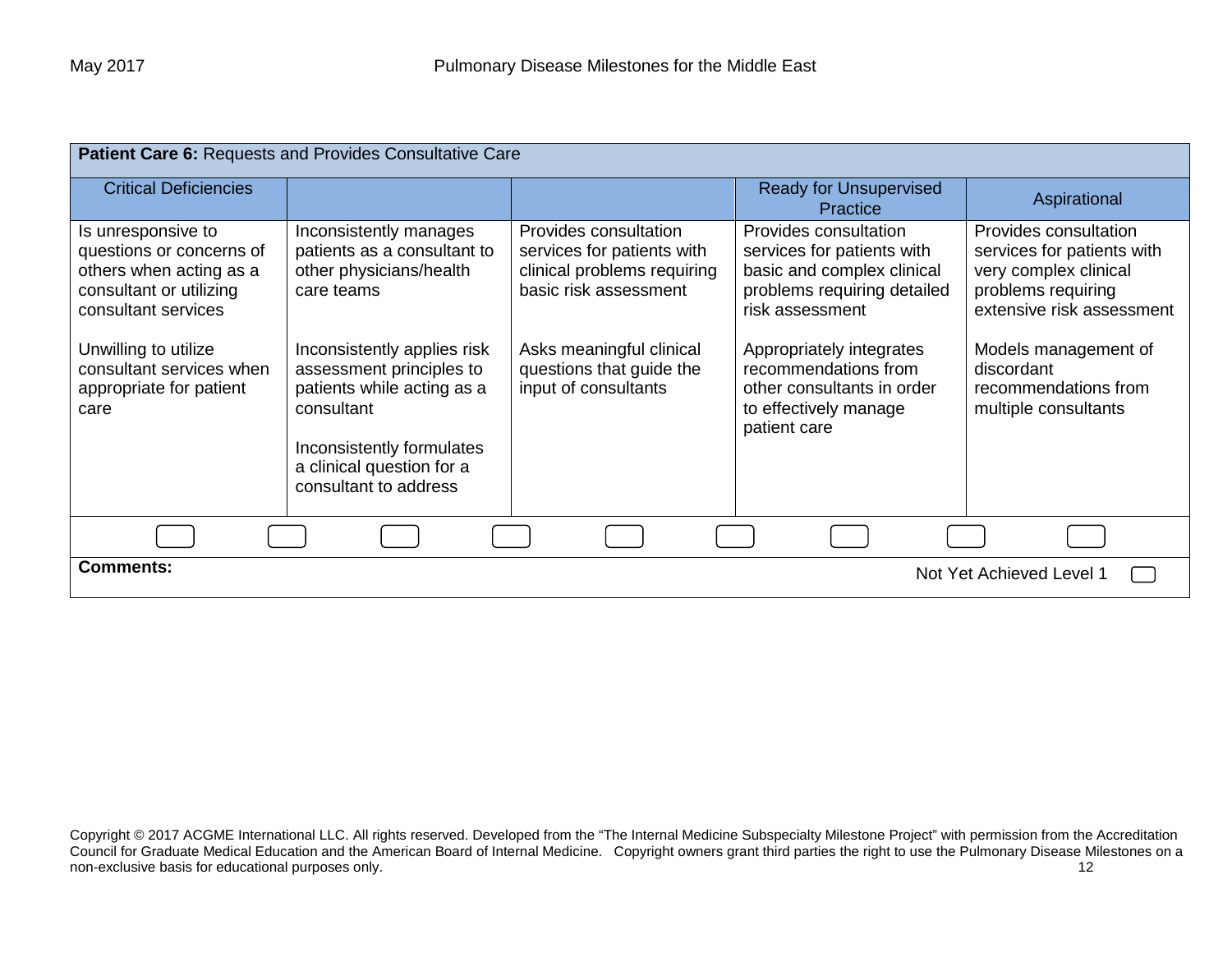| Medical Knowledge 1: Possesses Clinical Knowledge                                                         |                                                                                                                                                                               |                                                                                                                                                                      |                                                                                                                                                                                  |                                                                                                                                                                                          |
|-----------------------------------------------------------------------------------------------------------|-------------------------------------------------------------------------------------------------------------------------------------------------------------------------------|----------------------------------------------------------------------------------------------------------------------------------------------------------------------|----------------------------------------------------------------------------------------------------------------------------------------------------------------------------------|------------------------------------------------------------------------------------------------------------------------------------------------------------------------------------------|
| <b>Critical Deficiencies</b>                                                                              |                                                                                                                                                                               |                                                                                                                                                                      | <b>Ready for Unsupervised</b><br>Practice                                                                                                                                        | Aspirational                                                                                                                                                                             |
| Lacks the scientific,<br>socioeconomic, or<br>behavioral knowledge<br>required to provide<br>patient care | Possesses insufficient<br>scientific, socioeconomic,<br>and behavioral<br>knowledge required to<br>provide care for common<br>medical conditions and<br>basic preventive care | Possesses the scientific,<br>socioeconomic, and<br>behavioral knowledge<br>required to provide care<br>for common medical<br>conditions and basic<br>preventive care | Possesses the scientific,<br>socioeconomic, and<br>behavioral knowledge<br>required to provide care for<br>complex medical<br>conditions and<br>comprehensive preventive<br>care | Possesses the scientific,<br>socioeconomic, and<br>behavioral knowledge<br>required to successfully<br>diagnose and treat<br>medically uncommon,<br>ambiguous, and complex<br>conditions |
|                                                                                                           |                                                                                                                                                                               |                                                                                                                                                                      |                                                                                                                                                                                  |                                                                                                                                                                                          |
| <b>Comments:</b>                                                                                          |                                                                                                                                                                               |                                                                                                                                                                      |                                                                                                                                                                                  | Not Yet Assessable                                                                                                                                                                       |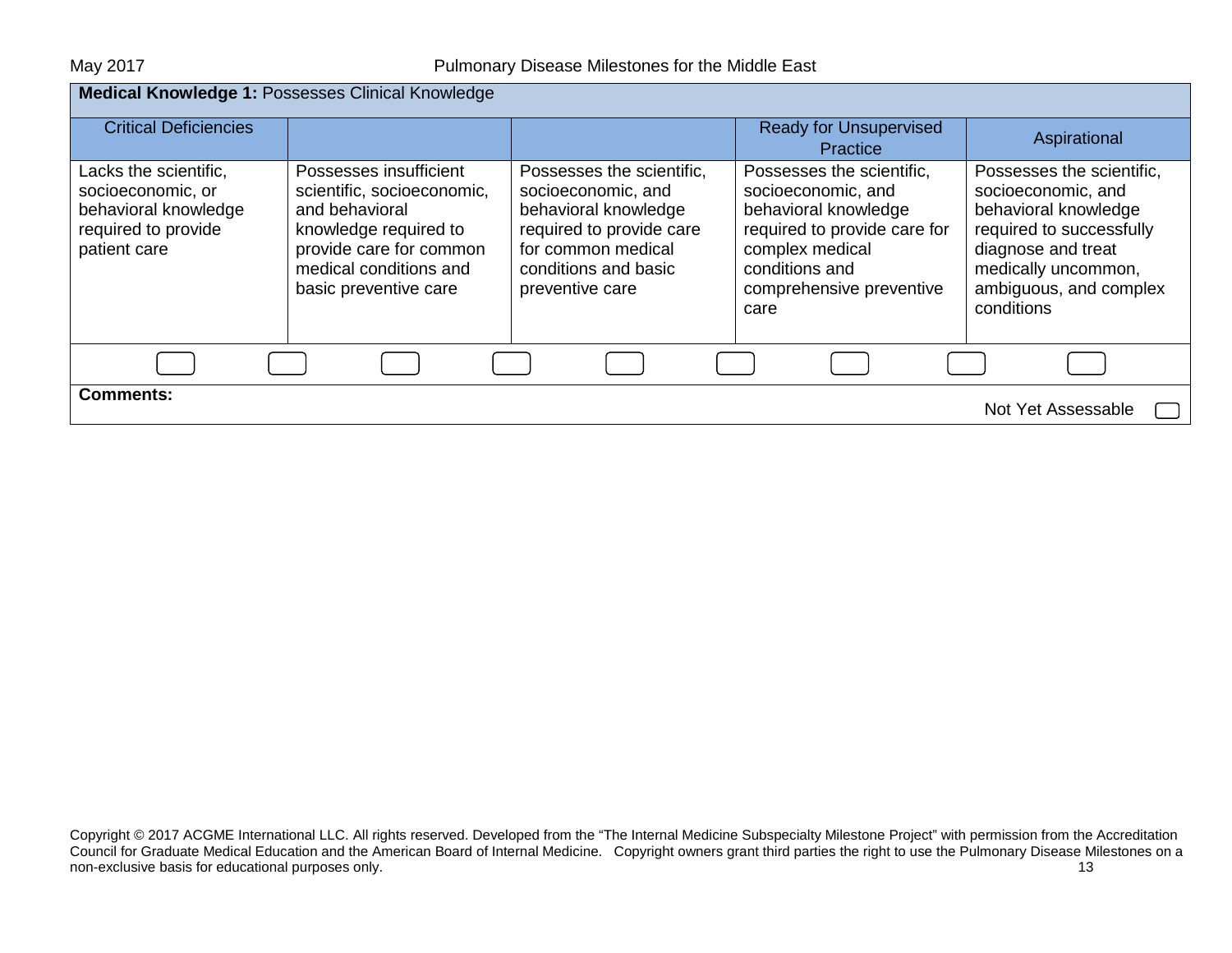| Medical Knowledge 2: Knowledge of Diagnostic Testing and Procedures                                 |                                                                                                           |                                                                                                                      |                                                                                                                                        |                                                                                                      |  |
|-----------------------------------------------------------------------------------------------------|-----------------------------------------------------------------------------------------------------------|----------------------------------------------------------------------------------------------------------------------|----------------------------------------------------------------------------------------------------------------------------------------|------------------------------------------------------------------------------------------------------|--|
| <b>Critical Deficiencies</b>                                                                        |                                                                                                           |                                                                                                                      | <b>Ready for Unsupervised</b><br>Practice                                                                                              | Aspirational                                                                                         |  |
| Lacks foundational<br>knowledge to apply<br>diagnostic testing and<br>procedures to patient<br>care | Inconsistently interprets<br>basic diagnostic tests<br>accurately                                         | <b>Consistently interprets</b><br>basic diagnostic tests<br>accurately                                               | Interprets complex<br>diagnostic tests accurately<br>while accounting for<br>limitations and biases                                    | Anticipates and accounts<br>for subtle nuances of<br>interpreting diagnostic<br>tests and procedures |  |
|                                                                                                     | Does not understand the<br>concepts of pre-test<br>probability and test<br>performance<br>characteristics | Needs assistance to<br>understand the concepts<br>of pre-test probability and<br>test performance<br>characteristics | Knows the indications for,<br>and limitations of,<br>diagnostic testing and<br>procedures                                              | Pursues knowledge of<br>new and emerging<br>diagnostic tests and<br>procedures                       |  |
|                                                                                                     | Minimally understands<br>the rationale and risks<br>associated with common<br>procedures                  | Fully understands the<br>rationale and risks<br>associated with common<br>procedures                                 | Understands the concepts<br>of pre-test probability and<br>test performance<br>characteristics                                         |                                                                                                      |  |
|                                                                                                     |                                                                                                           |                                                                                                                      | Teaches the rationale and<br>risks associated with<br>common procedures and<br>anticipates potential<br>complications of<br>procedures |                                                                                                      |  |
|                                                                                                     |                                                                                                           |                                                                                                                      |                                                                                                                                        |                                                                                                      |  |
| <b>Comments:</b>                                                                                    | Not Yet Assessable                                                                                        |                                                                                                                      |                                                                                                                                        |                                                                                                      |  |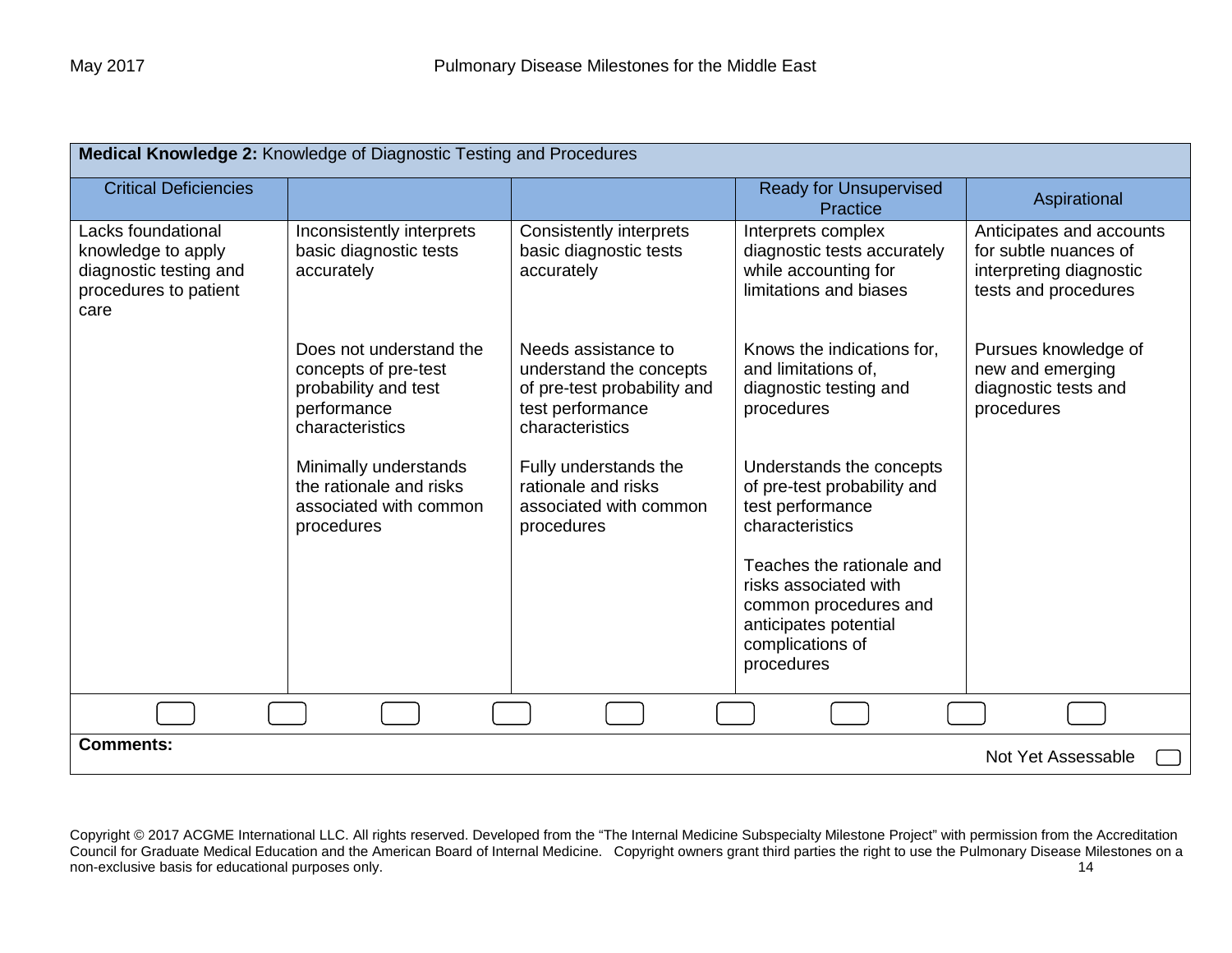| <b>Medical Knowledge 3: Scholarship</b>                                                                                                                         |                                                                                                                                                                     |                                                                                                                                                                                                             |                                                                                                                                                                                    |                                                                                                                                |
|-----------------------------------------------------------------------------------------------------------------------------------------------------------------|---------------------------------------------------------------------------------------------------------------------------------------------------------------------|-------------------------------------------------------------------------------------------------------------------------------------------------------------------------------------------------------------|------------------------------------------------------------------------------------------------------------------------------------------------------------------------------------|--------------------------------------------------------------------------------------------------------------------------------|
| <b>Critical Deficiencies</b>                                                                                                                                    |                                                                                                                                                                     |                                                                                                                                                                                                             | <b>Ready for Unsupervised</b><br><b>Practice</b>                                                                                                                                   | Aspirational                                                                                                                   |
| <b>Foundation</b><br>Unaware of or<br>uninterested in scientific<br>inquiry or scholarly<br>productivity                                                        | Interested in scholarly<br>activity, but does not<br>initiate or follow through                                                                                     | Identifies areas worthy of<br>scholarly investigation and<br>formulates a plan under<br>supervision of a mentor                                                                                             | Formulates ideas worthy of<br>scholarly investigation                                                                                                                              | Independently formulates<br>novel and important ideas<br>worthy of scholarly<br>investigation                                  |
| Investigation<br>Unwilling to perform<br>scholarly investigation in<br>the specialty                                                                            | Performs a literature<br>search using relevant<br>scholarly sources to<br>identify pertinent articles                                                               | Critically reads scientific<br>literature and identifies<br>major methodological flaws<br>and inconsistencies within<br>or between publications                                                             | Collaborates with other<br>investigators to design and<br>complete a project related<br>to clinical practice, quality<br>improvement, patient<br>safety, education, or<br>research | Leads a scholarly project<br>advancing clinical practice,<br>quality improvement,<br>patient safety, education,<br>or research |
| <b>Analysis</b><br>Fails to engage in critical<br>thinking regarding clinical<br>practice, quality<br>improvement, patient<br>safety, education, or<br>research | Aware of basic statistical<br>concepts, but has<br>incomplete understanding<br>of their application;<br>inconsistently identifies<br>methodological flaws           | Understands and is able to<br>apply basic statistical<br>concepts, and can identify<br>potential analytic methods<br>for data or problem<br>assessment                                                      | Critiques specialized<br>scientific literature<br>effectively                                                                                                                      | Obtains independent<br>research funding                                                                                        |
|                                                                                                                                                                 | Communicates<br>rudimentary details of<br>scientific work, including<br>his or her own scholarly<br>work; needs to improve<br>ability to present in small<br>groups | Effectively presents at<br>journal club, quality<br>improvement meetings,<br>clinical conferences,<br>and/or is able to effectively<br>describe and discuss his or<br>her own scholarly work or<br>research | Dissects a problem into its<br>many component parts and<br>identifies strategies for<br>solving                                                                                    | Critiques specialized<br>scientific literature at a<br>level consistent with<br>participation in peer review                   |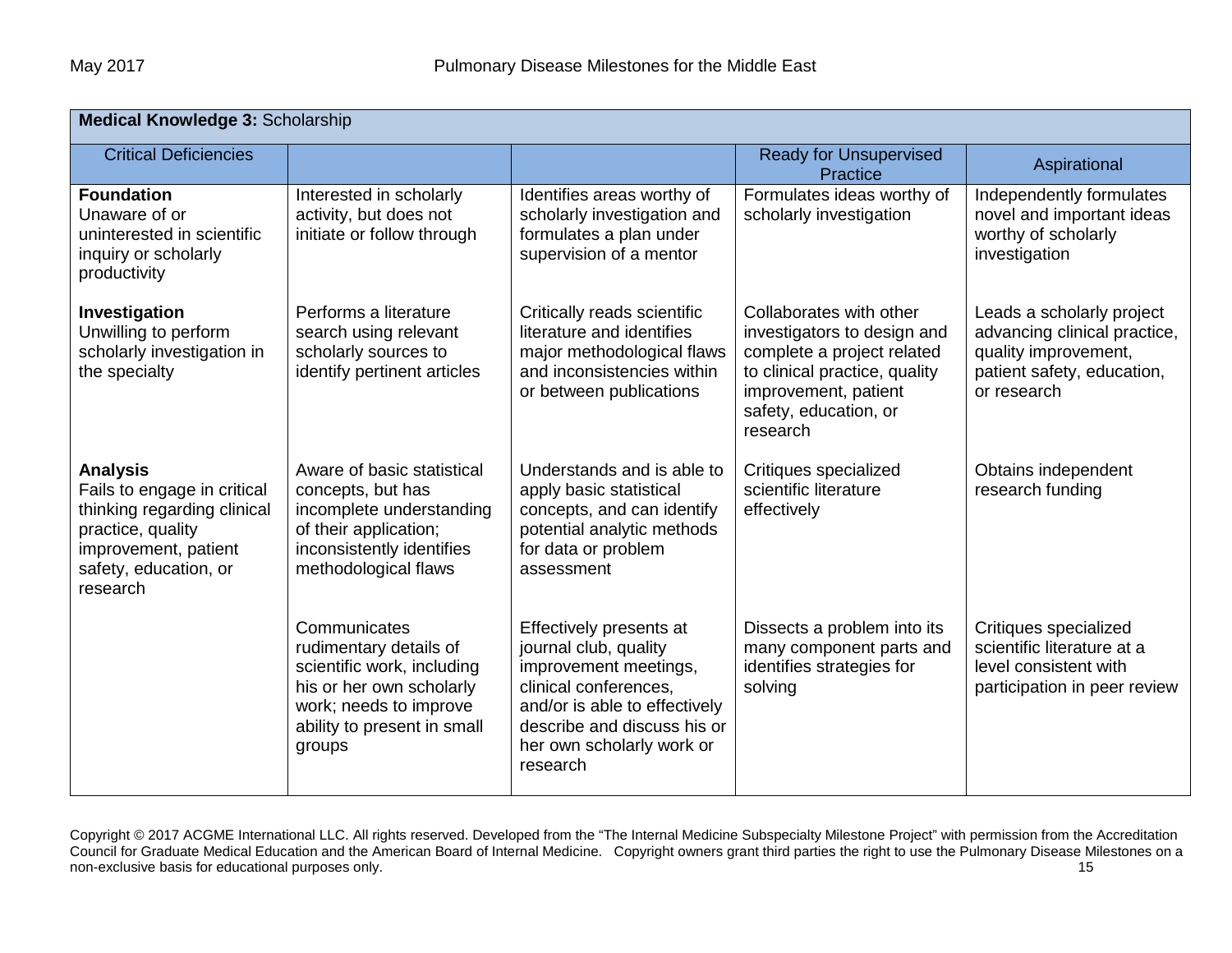| May 2017         | Pulmonary Disease Milestones for the Middle East |                                                                                                                                                                                                                                                             |                                                                                                                                                                    |
|------------------|--------------------------------------------------|-------------------------------------------------------------------------------------------------------------------------------------------------------------------------------------------------------------------------------------------------------------|--------------------------------------------------------------------------------------------------------------------------------------------------------------------|
|                  |                                                  | Uses analytical methods of<br>the field effectively                                                                                                                                                                                                         | Employs optimal statistical<br>techniques                                                                                                                          |
|                  |                                                  | Presents scholarly activity<br>at local or regional<br>meetings, and/or submits<br>an abstract summarizing<br>scholarly work to<br>regional/state/ national<br>meetings, and/or publishes<br>non-peer-reviewed<br>manuscript(s) (reviews,<br>book chapters) | Teaches analytic methods<br>in chosen field to peers<br>and others                                                                                                 |
|                  |                                                  |                                                                                                                                                                                                                                                             | <b>Effectively presents</b><br>scholarly work at national<br>and international meetings                                                                            |
|                  |                                                  |                                                                                                                                                                                                                                                             | Publishes peer-reviewed<br>manuscript(s) containing<br>scholarly work (clinical<br>practice, quality<br>improvement, patient<br>safety, education, or<br>research) |
|                  |                                                  |                                                                                                                                                                                                                                                             |                                                                                                                                                                    |
| <b>Comments:</b> |                                                  |                                                                                                                                                                                                                                                             | Not Yet Assessable                                                                                                                                                 |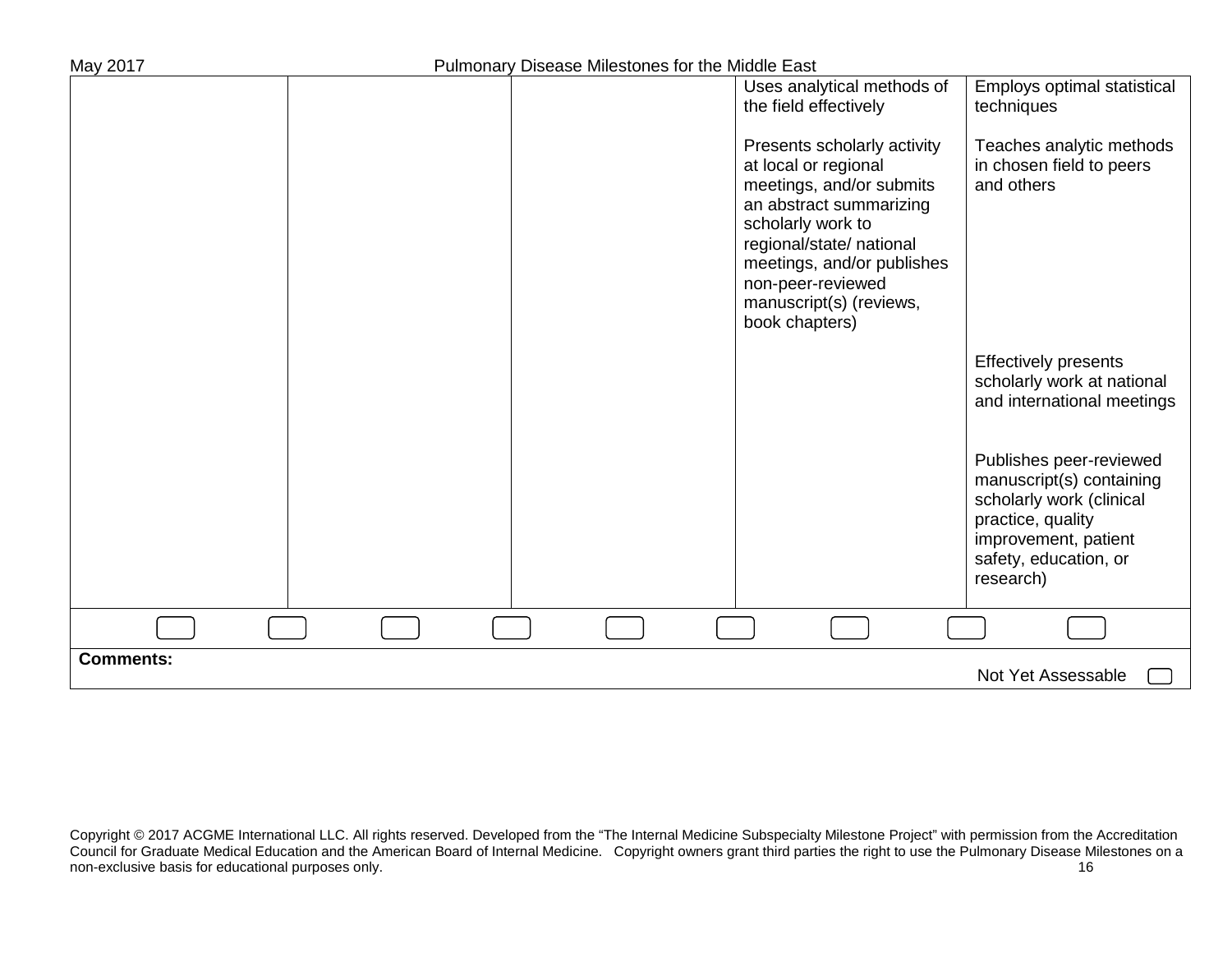| Systems-Based Practice 1: Patient Safety and Quality Improvement                       |                                                                                                                                   |                                                                                                             |                                                                                                                         |                                                                                                                       |
|----------------------------------------------------------------------------------------|-----------------------------------------------------------------------------------------------------------------------------------|-------------------------------------------------------------------------------------------------------------|-------------------------------------------------------------------------------------------------------------------------|-----------------------------------------------------------------------------------------------------------------------|
| <b>Critical Deficiencies</b>                                                           |                                                                                                                                   |                                                                                                             | <b>Ready for Unsupervised</b><br>Practice                                                                               | Aspirational                                                                                                          |
| Demonstrates knowledge<br>of common patient safety<br>events                           | Identifies system factors<br>that lead to patient safety<br>events                                                                | Participates in analysis of<br>patient safety events<br>(simulated or actual)                               | Conducts analysis of<br>patient safety events and<br>offers error prevention<br>strategies (simulated or<br>actual)     | Actively engages teams<br>and processes to modify<br>systems to prevent patient<br>safety events                      |
| Demonstrates knowledge<br>of how to report patient<br>safety events                    | Reports patient safety<br>events through institutional<br>reporting systems (actual<br>or simulated)                              | Participates in disclosure<br>of patient safety events to<br>patients and families<br>(simulated or actual) | Discloses patient safety<br>events to patients and<br>families (simulated or<br>actual)                                 | Role models or mentors<br>others in the disclosure of<br>patient safety events                                        |
| Demonstrates knowledge<br>of basic quality<br>improvement<br>methodologies and metrics | Describes local quality<br>improvement initiatives<br>(e.g., community<br>vaccination rate, infection<br>rate, smoking cessation) | Participates in local<br>quality improvement<br>initiatives                                                 | Demonstrates the skills<br>required to identify,<br>develop, implement, and<br>analyze a quality<br>improvement project | Creates, implements, and<br>assesses quality<br>improvement initiatives at<br>the institutional or<br>community level |
| Not Yet Achieved Level 1<br>Comments:<br>Not Yet Assessable                            |                                                                                                                                   |                                                                                                             |                                                                                                                         |                                                                                                                       |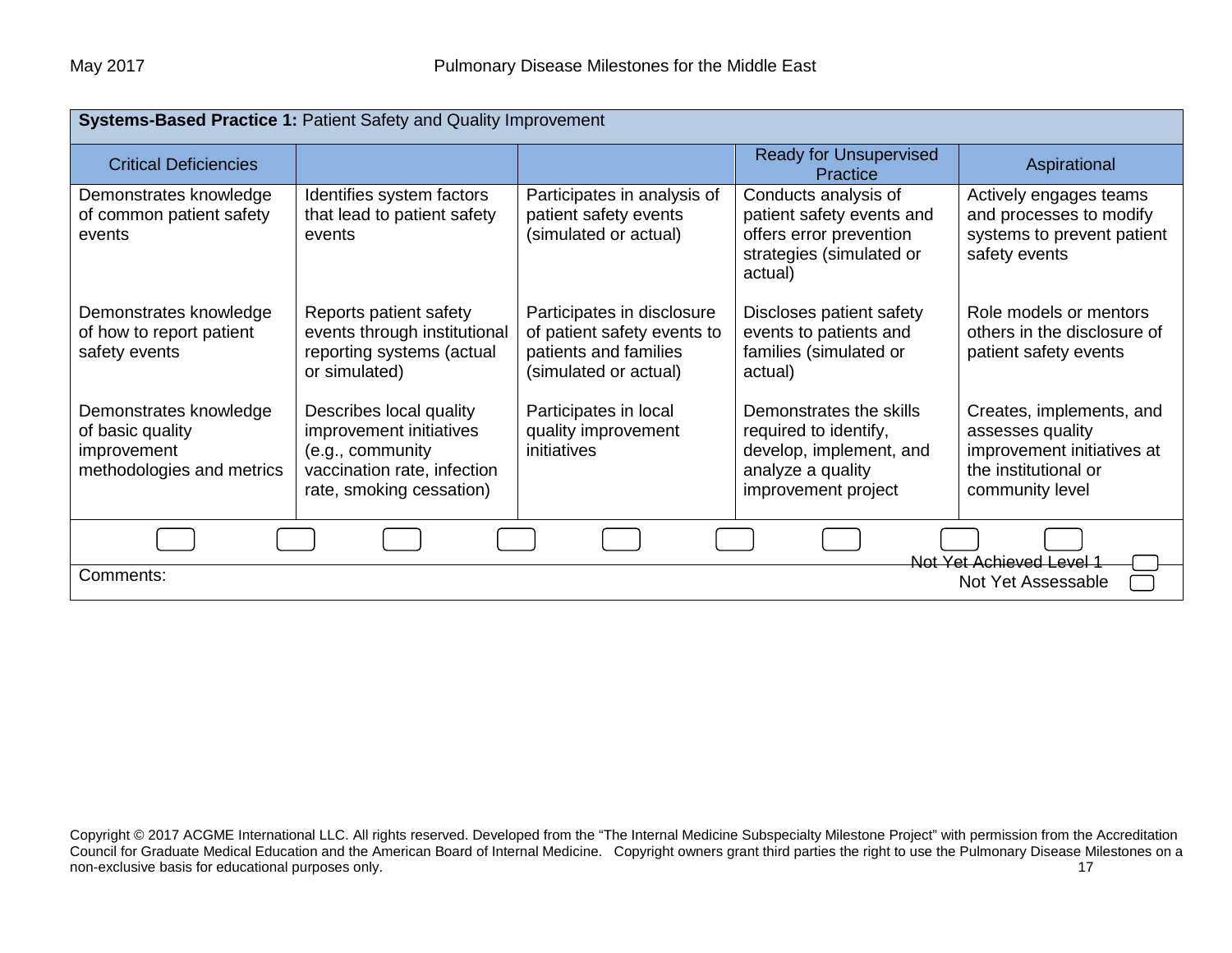#### May 2017 May 2017 **Pulmonary Disease Milestones for the Middle East**

| Systems-Based Practice 2: System Navigation for Patient-Centered Care                    |                                                                                                                                        |                                                                                                                                             |                                                                                                                                                                               |                                                                                                                                 |
|------------------------------------------------------------------------------------------|----------------------------------------------------------------------------------------------------------------------------------------|---------------------------------------------------------------------------------------------------------------------------------------------|-------------------------------------------------------------------------------------------------------------------------------------------------------------------------------|---------------------------------------------------------------------------------------------------------------------------------|
| <b>Critical Deficiencies</b>                                                             |                                                                                                                                        |                                                                                                                                             | <b>Ready for Unsupervised</b><br>Practice                                                                                                                                     | Aspirational                                                                                                                    |
| Demonstrates knowledge<br>of care coordination                                           | Coordinates care of<br>patients in routine clinical<br>situations effectively<br>utilizing the roles of the<br>interprofessional teams | Coordinates care of<br>patients in complex<br>clinical situations<br>effectively utilizing the<br>roles of their<br>interprofessional teams | Role models effective<br>coordination of patient-<br>centered care among<br>different disciplines and<br>specialties                                                          | Analyzes the process of<br>care coordination and<br>leads in the design and<br>implementation of<br>improvements                |
| Identifies key elements for<br>safe and effective<br>transitions of care and<br>handoffs | Performs safe and<br>effective transitions of<br>care/handoffs in routine<br>clinical situations                                       | Performs safe and<br>effective transitions of<br>care/handoffs in complex<br>clinical situations                                            | Role models and<br>advocates for safe and<br>effective transitions of<br>care/handoffs within and<br>across health care delivery<br>systems, including<br>outpatient settings | Improves quality of<br>transitions of care within<br>and across health care<br>delivery systems to<br>optimize patient outcomes |
| Demonstrates knowledge<br>of population and<br>community health needs<br>and disparities | Identifies specific<br>population and community<br>health needs and<br>inequities for their local<br>population                        | Uses local resources<br>effectively to meet the<br>needs of a patient<br>population and community                                           | Participates in changing<br>and adapting practice to<br>provide for the needs of<br>specific populations                                                                      | Leads innovations and<br>advocates for populations<br>and communities with<br>health care inequities                            |
| Comments:<br>Not Yet Assessable                                                          |                                                                                                                                        |                                                                                                                                             |                                                                                                                                                                               |                                                                                                                                 |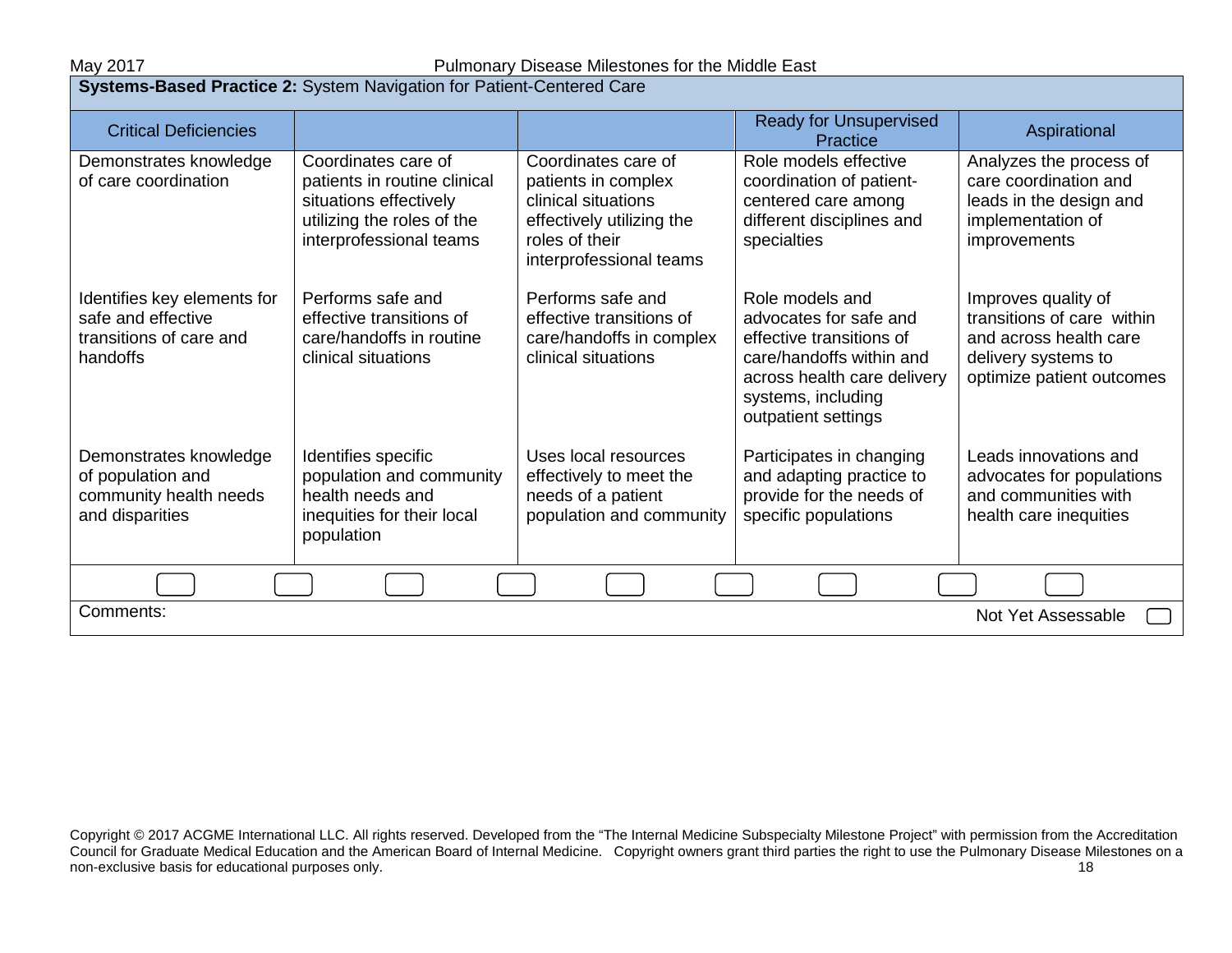## May 2017 May 2017 Mullmonary Disease Milestones for the Middle East

| <b>Systems-Based Practice 3: Physician Role in Health Care Systems</b>                                                                         |                                                                                                                                  |                                                                                                                                                                      |                                                                                                                                                                      |                                                                                                                        |  |
|------------------------------------------------------------------------------------------------------------------------------------------------|----------------------------------------------------------------------------------------------------------------------------------|----------------------------------------------------------------------------------------------------------------------------------------------------------------------|----------------------------------------------------------------------------------------------------------------------------------------------------------------------|------------------------------------------------------------------------------------------------------------------------|--|
| <b>Critical Deficiencies</b>                                                                                                                   |                                                                                                                                  |                                                                                                                                                                      | <b>Ready for Unsupervised</b><br>Practice                                                                                                                            | Aspirational                                                                                                           |  |
| Identifies components of<br>the complex health care<br>system                                                                                  | Describes the physician's<br>role and how the<br>interrelated components of<br>complex health care<br>system impact patient care | Analyzes how personal<br>practice affects the system<br>(e.g., length of stay,<br>readmission rates, clinical<br>efficiency)                                         | Manages the interrelated<br>components of the<br>complex health care<br>systems for efficient and<br>effective patient care                                          | Advocates for or leads<br>change to enhance<br>systems for high value,<br>efficient, and effective<br>patient care     |  |
| Describes basic health<br>payment systems,<br>including government,<br>private, public, and<br>uninsured care and<br>different practice models | Delivers care informed by<br>patient specific payment<br>model                                                                   | Utilizes shared decision<br>making in patient care,<br>taking into consideration<br>payment models                                                                   | Advocates for patient care<br>understanding the<br>limitations of each<br>patient's payment model<br>(e.g., community<br>resources, patient<br>assistance resources) | Participates in advocacy<br>activities for health policy<br>to better align payment<br>systems with high value<br>care |  |
|                                                                                                                                                |                                                                                                                                  | Identifies resources and<br>effectively plans for<br>transition to practice (e.g.,<br>information technology,<br>legal, billing and coding,<br>financial, personnel) | Describes basic elements<br>needed to transition to<br>practice (e.g., contract<br>negotiations, malpractice<br>insurance, government<br>regulation, compliance)     |                                                                                                                        |  |
|                                                                                                                                                |                                                                                                                                  |                                                                                                                                                                      |                                                                                                                                                                      |                                                                                                                        |  |
| Comments:                                                                                                                                      |                                                                                                                                  |                                                                                                                                                                      |                                                                                                                                                                      | Not Yet Assessable                                                                                                     |  |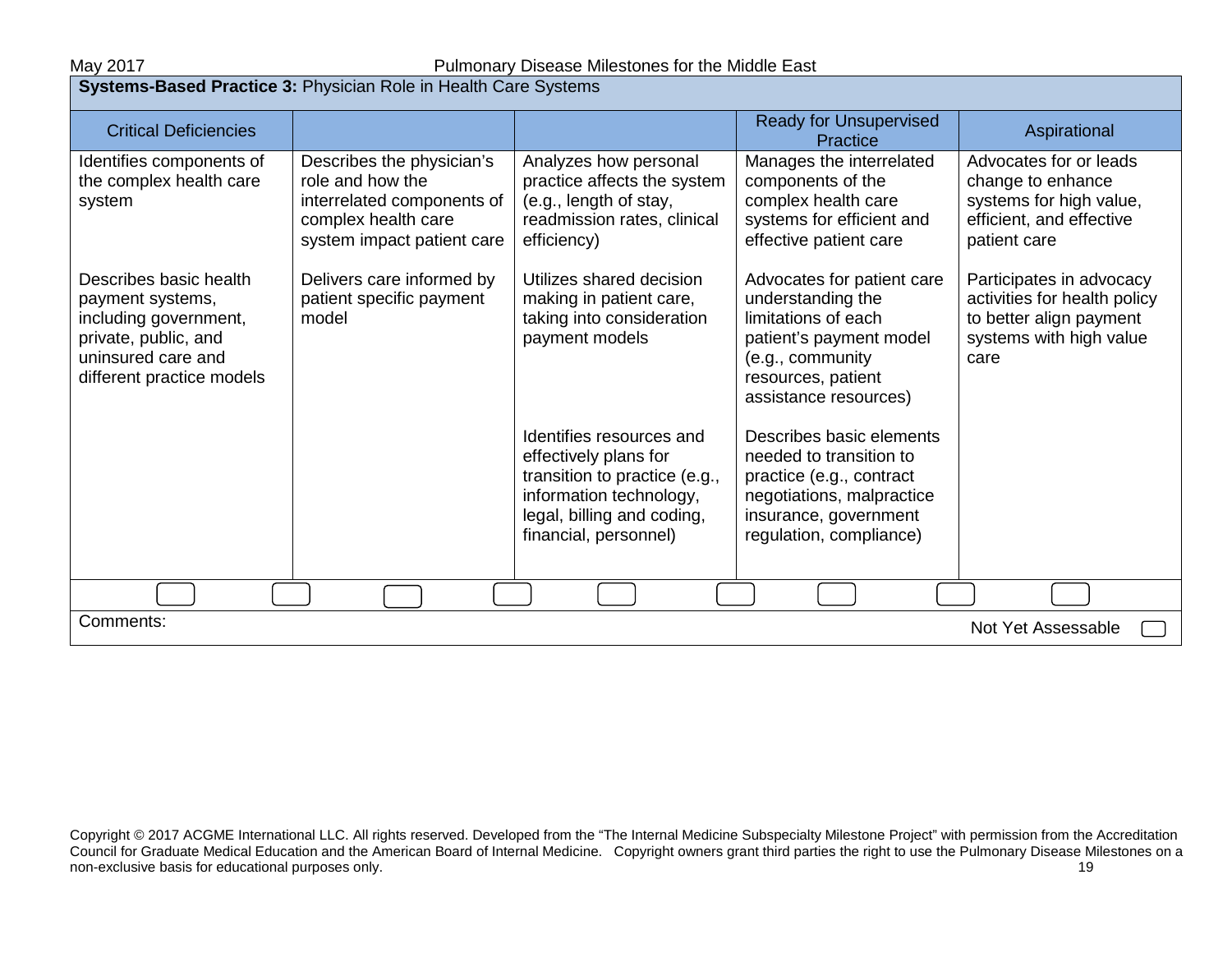|                                                                                                                                                             | Practice-Based Learning and Improvement 1: Evidence-Based and Informed Practice                                             |                                                                                                                                  |                                                                                                                                                                     |                                                                                                                                                    |
|-------------------------------------------------------------------------------------------------------------------------------------------------------------|-----------------------------------------------------------------------------------------------------------------------------|----------------------------------------------------------------------------------------------------------------------------------|---------------------------------------------------------------------------------------------------------------------------------------------------------------------|----------------------------------------------------------------------------------------------------------------------------------------------------|
| <b>Critical Deficiencies</b>                                                                                                                                |                                                                                                                             |                                                                                                                                  | <b>Ready for Unsupervised</b><br><b>Practice</b>                                                                                                                    | Aspirational                                                                                                                                       |
| Demonstrates how to<br>access and use available<br>evidence, and incorporate<br>patient preferences and<br>values in order to care for a<br>routine patient | Articulates clinical<br>questions and elicits<br>patient preferences and<br>values in order to guide<br>evidence-based care | Locates and applies the<br>best available evidence,<br>integrated with patient<br>preference, to the care<br>of complex patients | Critically appraises and<br>applies evidence even in<br>the face of uncertainty and<br>conflicting evidence to<br>guide care, tailored to the<br>individual patient | Coaches others to critically<br>appraise and apply<br>evidence for complex<br>patients, and/or<br>participates in the<br>development of guidelines |
|                                                                                                                                                             |                                                                                                                             |                                                                                                                                  |                                                                                                                                                                     |                                                                                                                                                    |
| Comments:                                                                                                                                                   |                                                                                                                             |                                                                                                                                  |                                                                                                                                                                     | Not Yet Assessable                                                                                                                                 |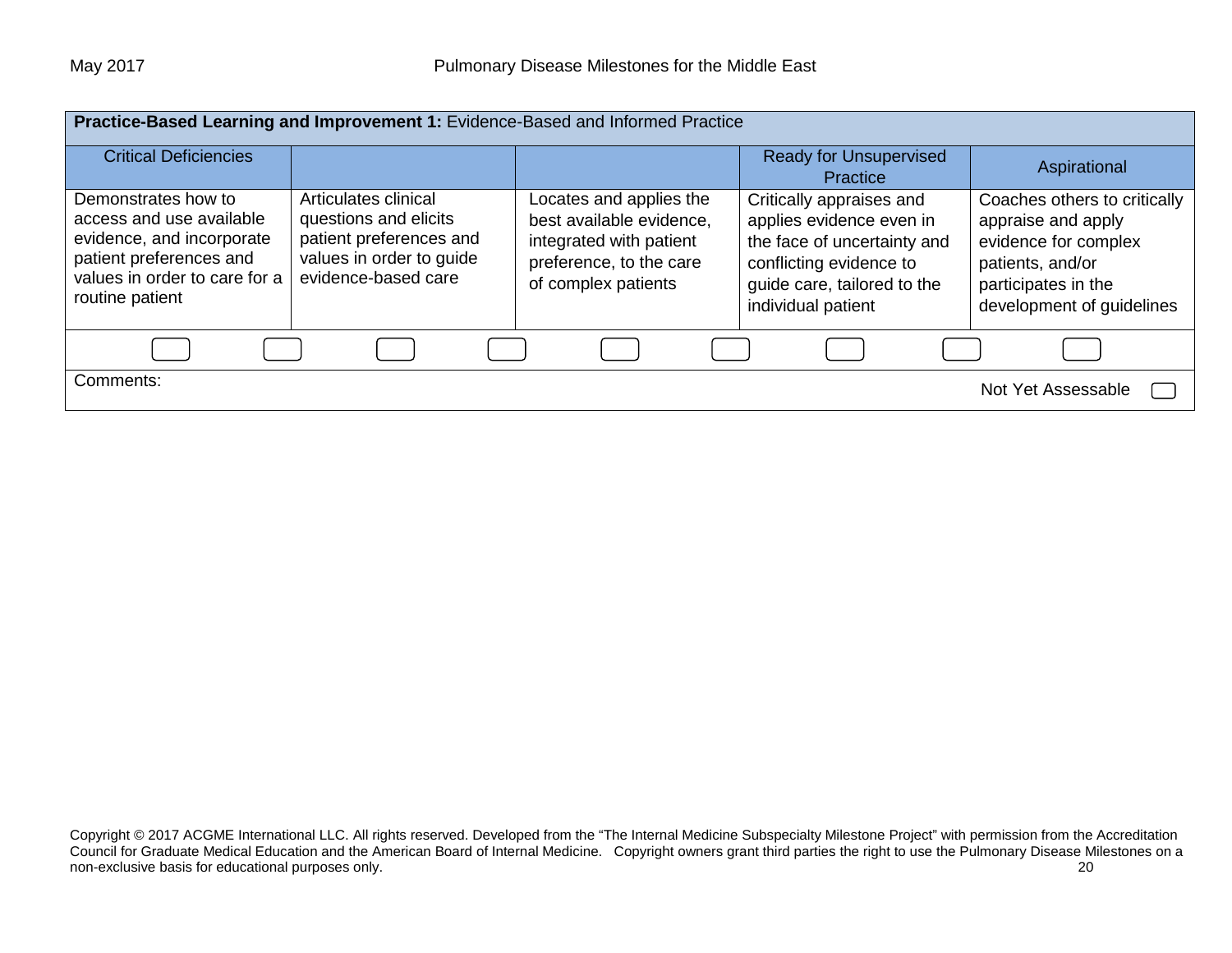| Practice-Based Learning and Improvement 2: Reflective Practice and Commitment to Personal Growth      |                                                                                                                        |                                                                                                                                            |                                                                                                                                   |                                                                                            |
|-------------------------------------------------------------------------------------------------------|------------------------------------------------------------------------------------------------------------------------|--------------------------------------------------------------------------------------------------------------------------------------------|-----------------------------------------------------------------------------------------------------------------------------------|--------------------------------------------------------------------------------------------|
| <b>Critical Deficiencies</b>                                                                          |                                                                                                                        |                                                                                                                                            | <b>Ready for Unsupervised</b><br>Practice                                                                                         | Aspirational                                                                               |
| Accepts responsibility for<br>personal and professional<br>development by<br>establishing goals       | Demonstrates openness to<br>performance data<br>(feedback and other input)<br>in order to inform goals                 | Seeks performance data<br>episodically, with<br>adaptability and humility                                                                  | Intentionally seeks<br>performance data<br>consistently, with<br>adaptability and humility                                        | Role models consistently<br>seeking performance data,<br>with adaptability and<br>humility |
| Identifies the factors that<br>contribute to gap(s)<br>between expectations and<br>actual performance | Analyzes and reflects on<br>the factors that contribute<br>to gap(s) between<br>expectations and actual<br>performance | Analyzes, reflects on, and<br>institutes behavioral<br>change(s) to narrow the<br>gap(s) between<br>expectations and actual<br>performance | Challenges assumptions<br>and considers alternatives<br>in narrowing the gap(s)<br>between expectations and<br>actual performance | Coaches others on<br>reflective practice                                                   |
| <b>Actively seeks</b><br>opportunities to improve                                                     | Designs and implements a<br>learning plan, with<br>prompting                                                           | Independently creates and<br>implements a learning plan                                                                                    | Uses performance data to<br>measure the effectiveness<br>of the learning plan and,<br>when necessary, improves                    | Facilitates the design and<br>implementation of learning<br>plans for others               |
|                                                                                                       |                                                                                                                        |                                                                                                                                            |                                                                                                                                   |                                                                                            |
| Comments:<br>Not Yet Assessable                                                                       |                                                                                                                        |                                                                                                                                            |                                                                                                                                   |                                                                                            |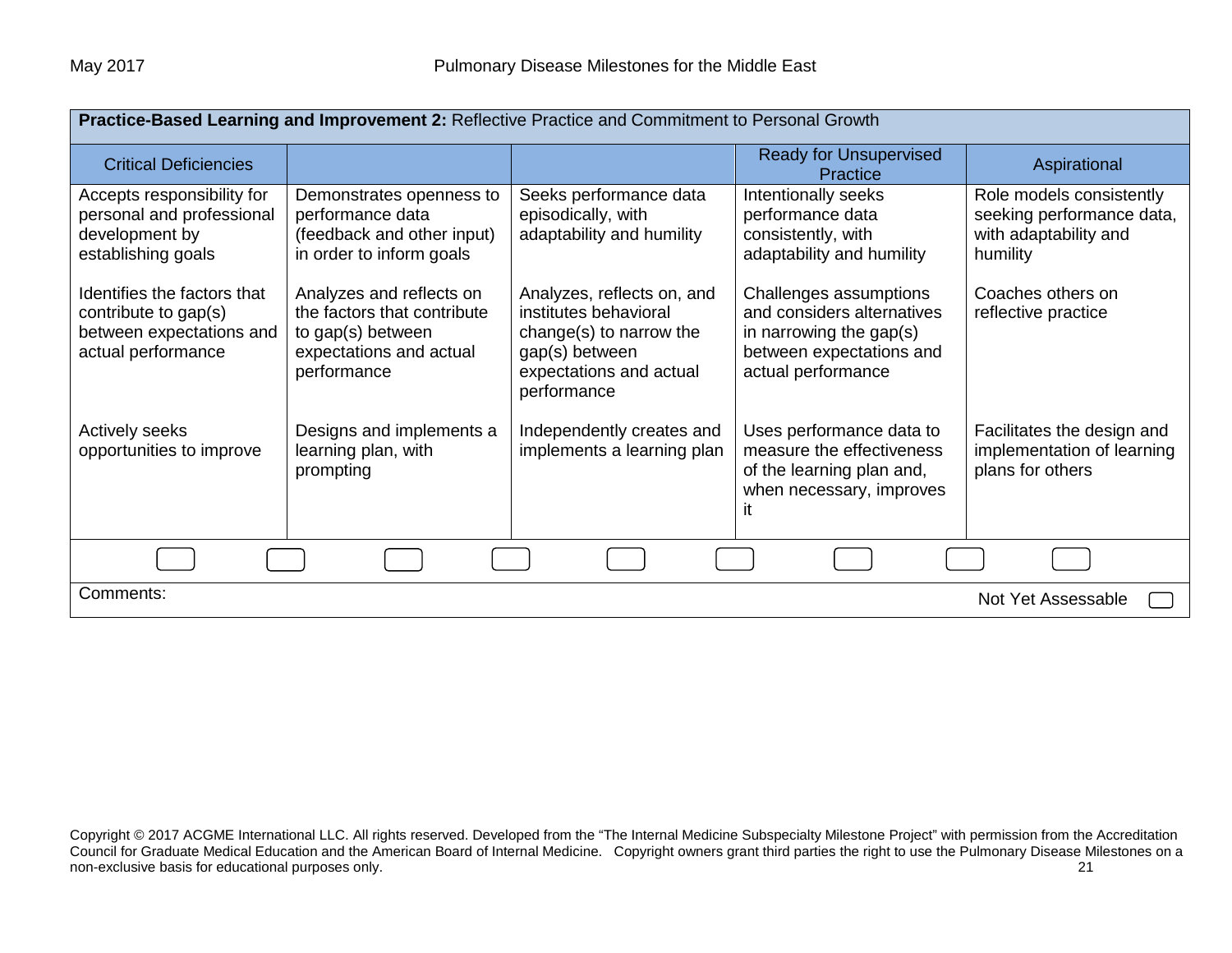| Professionalism 1: Professional Behavior and Ethical Principles                                                                                                                                                                                           |                                                                             |                                                                                            |                                                                                                                                                                                                              |                                                                                                                                           |  |
|-----------------------------------------------------------------------------------------------------------------------------------------------------------------------------------------------------------------------------------------------------------|-----------------------------------------------------------------------------|--------------------------------------------------------------------------------------------|--------------------------------------------------------------------------------------------------------------------------------------------------------------------------------------------------------------|-------------------------------------------------------------------------------------------------------------------------------------------|--|
| <b>Critical Deficiencies</b>                                                                                                                                                                                                                              |                                                                             |                                                                                            | <b>Ready for Unsupervised</b><br>Practice                                                                                                                                                                    | Aspirational                                                                                                                              |  |
| Identifies and describes<br>potential triggers for<br>professionalism lapses                                                                                                                                                                              | Demonstrates insight into<br>professional behavior in<br>routine situations | Demonstrates professional<br>behavior in complex or<br>stressful situations                | Recognizes situations that<br>may trigger professionalism<br>lapses and intervenes to<br>prevent lapses in self and<br>others                                                                                | Coaches others when their<br>behavior fails to meet<br>professional expectations                                                          |  |
| Describes when and<br>how to appropriately<br>report professionalism<br>lapses, including<br>strategies for<br>addressing common<br><b>barriers</b>                                                                                                       | Takes responsibility for<br>own professionalism<br>lapses                   | Analyzes complex<br>situations using ethical<br>principles                                 | Recognizes and utilizes<br>appropriate resources for<br>managing and resolving<br>ethical dilemmas as needed<br>(e.g., ethics consultations,<br>literature review, risk<br>management/legal<br>consultation) | Identifies and seeks to<br>address system-level<br>factors that induce or<br>exacerbate ethical<br>problems or impede their<br>resolution |  |
| <b>Demonstrates</b><br>knowledge of the ethical<br>principles underlying<br>informed consent,<br>surrogate decision<br>making, advance<br>directives,<br>confidentiality, error<br>disclosure, stewardship<br>of limited resources.<br>and related topics | Analyzes straightforward<br>situations using ethical<br>principles          | Recognizes need to seek<br>help in managing and<br>resolving complex ethical<br>situations |                                                                                                                                                                                                              |                                                                                                                                           |  |
|                                                                                                                                                                                                                                                           |                                                                             |                                                                                            |                                                                                                                                                                                                              |                                                                                                                                           |  |
| Comments:<br>Not Yet Assessable                                                                                                                                                                                                                           |                                                                             |                                                                                            |                                                                                                                                                                                                              |                                                                                                                                           |  |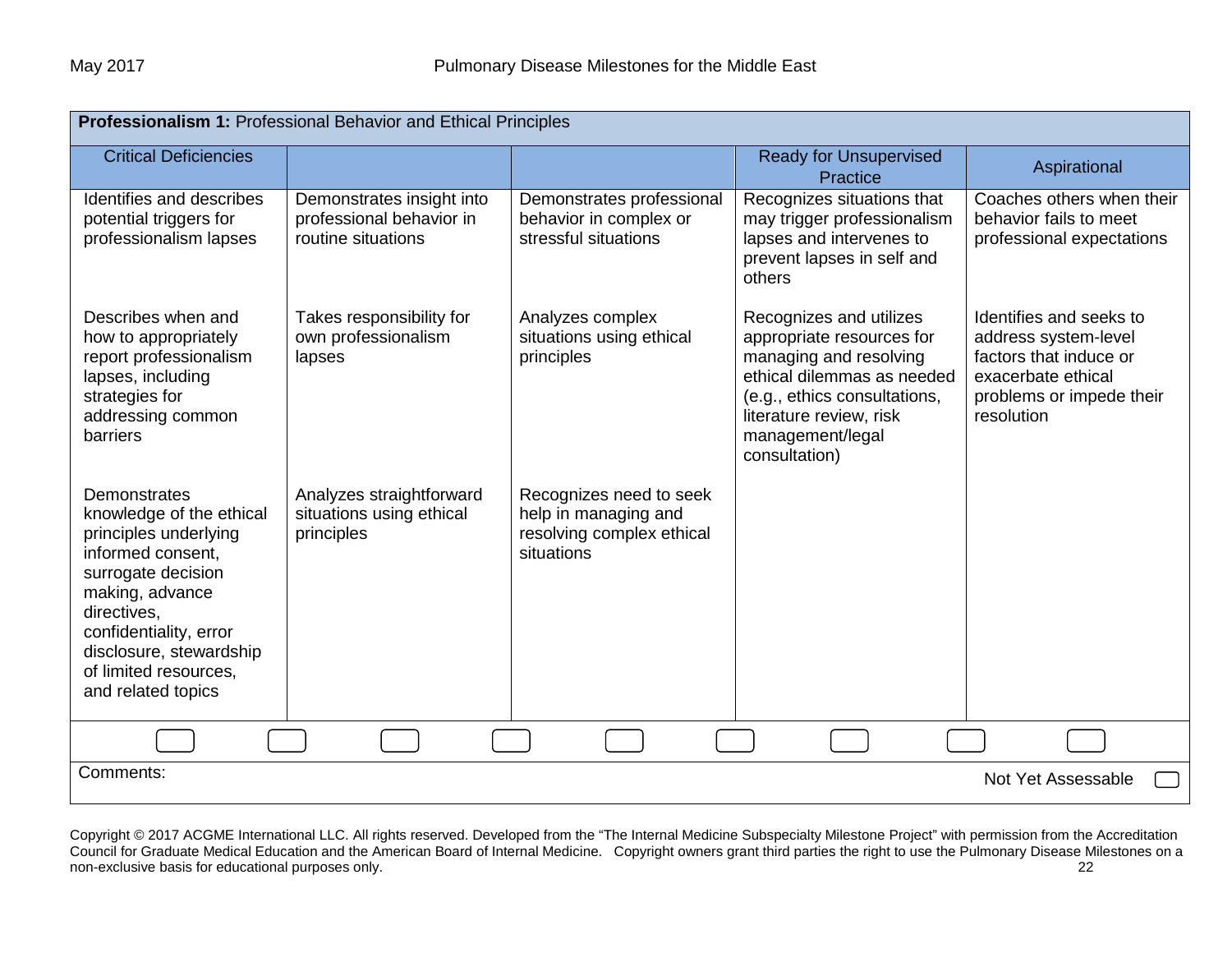| Professionalism 2: Accountability/Conscientiousness                                                                                                                                                                 |                                                                                                                                  |                                                                                                                                               |                                                                                                                             |                                       |
|---------------------------------------------------------------------------------------------------------------------------------------------------------------------------------------------------------------------|----------------------------------------------------------------------------------------------------------------------------------|-----------------------------------------------------------------------------------------------------------------------------------------------|-----------------------------------------------------------------------------------------------------------------------------|---------------------------------------|
| <b>Critical Deficiencies</b>                                                                                                                                                                                        |                                                                                                                                  |                                                                                                                                               | <b>Ready for Unsupervised</b><br>Practice                                                                                   | Aspirational                          |
| Takes responsibility for<br>failure to complete tasks<br>and responsibilities,<br>identifies potential<br>contributing factors, and<br>describes strategies for<br>ensuring timely task<br>completion in the future | Performs tasks and<br>responsibilities in a<br>timely manner with<br>appropriate attention to<br>detail in routine<br>situations | Performs tasks and<br>responsibilities in a<br>timely manner with<br>appropriate attention to<br>detail in complex or<br>stressful situations | Recognizes situations<br>that may impact others'<br>ability to complete tasks<br>and responsibilities in a<br>timely manner | Takes ownership of<br>system outcomes |
| Responds promptly to<br>requests or reminders to<br>complete tasks and<br>responsibilities                                                                                                                          | Recognizes situations<br>that may impact own<br>ability to complete tasks<br>and responsibilities in a<br>timely manner          | Proactively implements<br>strategies to ensure that<br>the needs of patients,<br>teams, and systems are<br>met                                |                                                                                                                             |                                       |
|                                                                                                                                                                                                                     |                                                                                                                                  |                                                                                                                                               |                                                                                                                             |                                       |
| Comments:                                                                                                                                                                                                           |                                                                                                                                  |                                                                                                                                               |                                                                                                                             | Not Yet Assessable                    |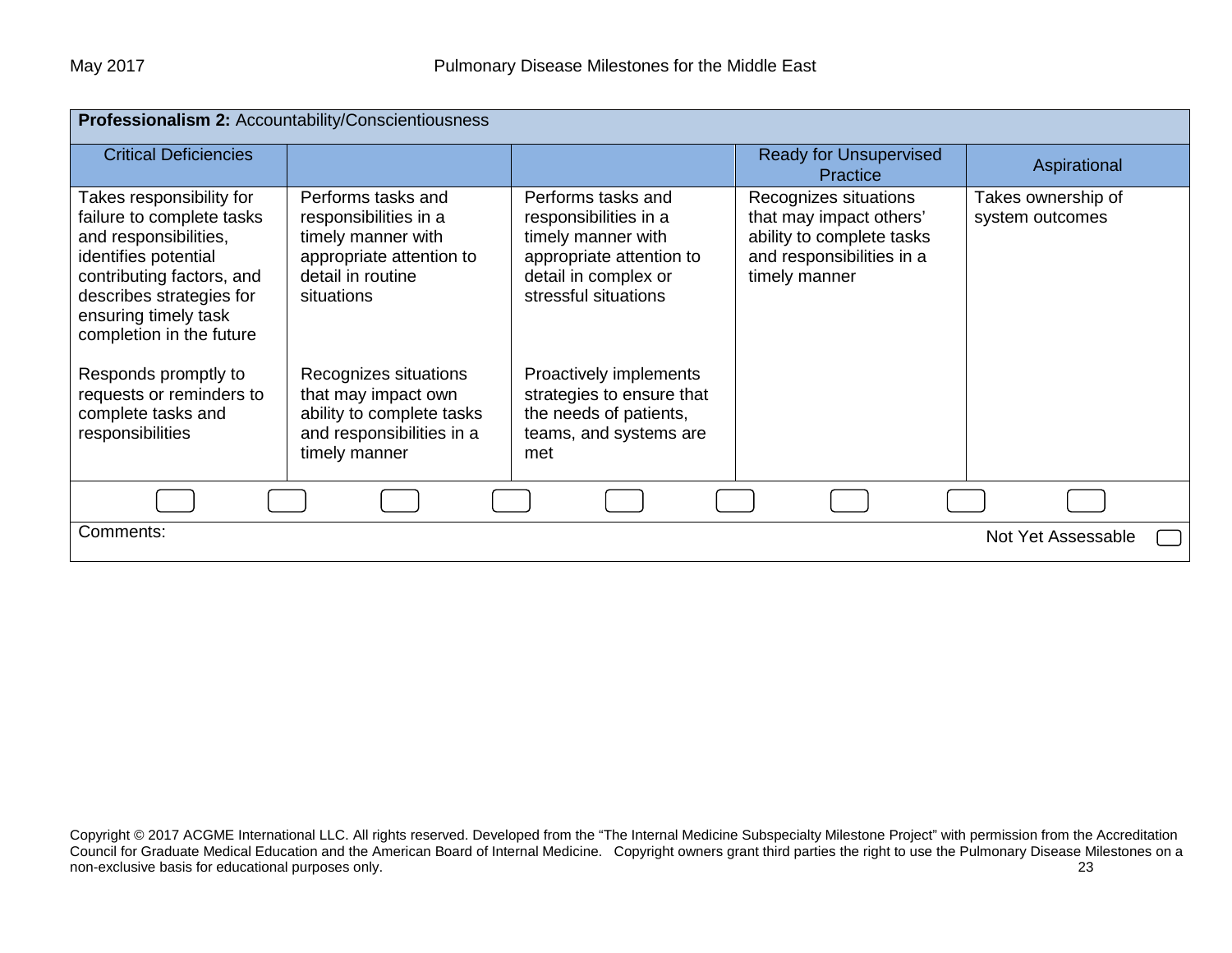| Professionalism 3: Self-Awareness and Help-Seeking                                  |                                                                                  |                                                                                                                        |                                                                                                                  |                                                                                                                                 |  |
|-------------------------------------------------------------------------------------|----------------------------------------------------------------------------------|------------------------------------------------------------------------------------------------------------------------|------------------------------------------------------------------------------------------------------------------|---------------------------------------------------------------------------------------------------------------------------------|--|
| <b>Critical Deficiencies</b>                                                        |                                                                                  |                                                                                                                        | <b>Ready for Unsupervised</b><br>Practice                                                                        | Aspirational                                                                                                                    |  |
| Recognizes status of<br>personal and<br>professional well-being,<br>with assistance | Independently<br>recognizes status of<br>personal and<br>professional well-being | With assistance,<br>proposes a plan to<br>optimize personal and<br>professional well-being                             | Independently develops a<br>plan to optimize personal<br>and professional well-being                             | Coaches others when<br>emotional responses or<br>limitations in<br>knowledge/skills do not<br>meet professional<br>expectations |  |
| Recognizes limits in the<br>knowledge/skills of self<br>or team, with assistance    | Independently<br>recognizes limits in the<br>knowledge/skills of self<br>or team | With assistance,<br>proposes a plan to<br>remediate or improve<br>limits in the<br>knowledge/skills of self<br>or team | Independently develops a<br>plan to remediate or<br>improve limits in the<br>knowledge/skills of self or<br>team |                                                                                                                                 |  |
|                                                                                     | <b>Demonstrates</b><br>appropriate help-seeking<br>behaviors                     |                                                                                                                        |                                                                                                                  |                                                                                                                                 |  |
|                                                                                     |                                                                                  |                                                                                                                        |                                                                                                                  |                                                                                                                                 |  |
| Comments:                                                                           |                                                                                  |                                                                                                                        |                                                                                                                  | Not Yet Assessable                                                                                                              |  |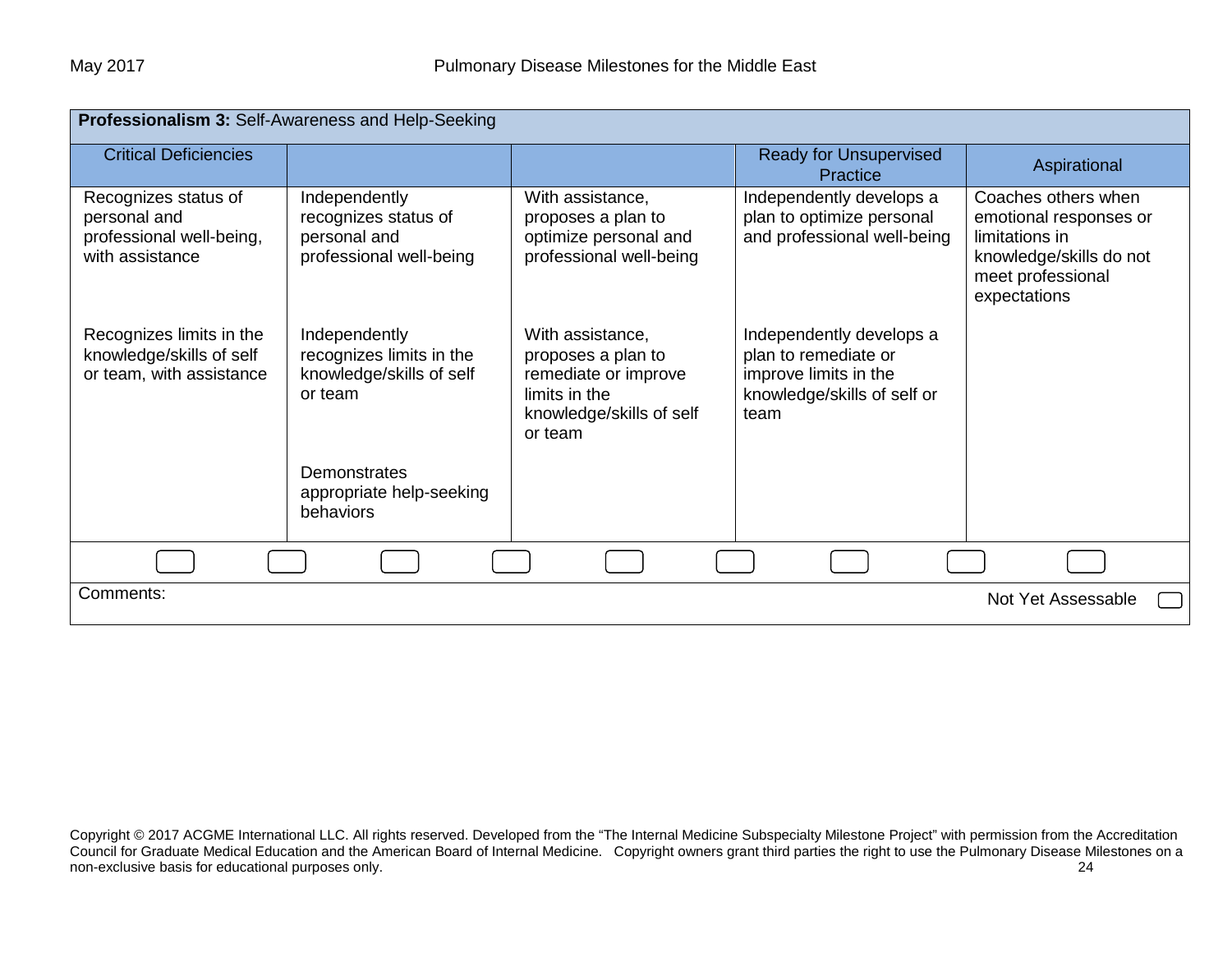| Interpersonal and Communication Skills 1: Patient- and Family-Centered Communication                                                                                                       |                                                                                                                                                                                                                         |                                                                                                                                                                                                   |                                                                                                                                                                            |                                                                                                                                              |  |
|--------------------------------------------------------------------------------------------------------------------------------------------------------------------------------------------|-------------------------------------------------------------------------------------------------------------------------------------------------------------------------------------------------------------------------|---------------------------------------------------------------------------------------------------------------------------------------------------------------------------------------------------|----------------------------------------------------------------------------------------------------------------------------------------------------------------------------|----------------------------------------------------------------------------------------------------------------------------------------------|--|
| <b>Critical Deficiencies</b>                                                                                                                                                               |                                                                                                                                                                                                                         |                                                                                                                                                                                                   | <b>Ready for Unsupervised</b><br>Practice                                                                                                                                  | Aspirational                                                                                                                                 |  |
| Uses language and non-<br>verbal behavior to<br>demonstrate respect and<br>establish rapport                                                                                               | Establishes a therapeutic<br>relationship in<br>straightforward<br>encounters using active<br>listening and clear<br>language                                                                                           | Establishes a therapeutic<br>relationship<br>in challenging patient<br>encounters                                                                                                                 | Easily establishes<br>therapeutic relationships,<br>with attention to<br>patient/family concerns<br>and context, regardless of<br>complexity                               | Mentors others in situational<br>awareness and critical self-<br>reflection to consistently<br>develop positive therapeutic<br>relationships |  |
| Identifies common barriers to<br>effective communication<br>(e.g., language, disability)<br>while accurately<br>communicating own role<br>within the health care system                    | Identifies complex barriers<br>to effective<br>communication (e.g.,<br>health literacy, cultural)                                                                                                                       | When prompted, reflects<br>on personal biases while<br>attempting to minimize<br>communication barriers                                                                                           | Independently recognizes<br>personal biases while<br>attempting to proactively<br>minimize communication<br>barriers                                                       | Role models self-<br>awareness practice while<br>identifying teaching a<br>contextual approach to<br>minimize communication<br>barriers      |  |
| Identifies the need to adjust<br>communication strategies<br>based on assessment of<br>patient/family expectations<br>and understanding of their<br>health status and treatment<br>options | Organizes and initiates<br>communication with<br>patients/families by<br>introducing stakeholders,<br>setting the agenda,<br>clarifying expectations,<br>and verifying an<br>understanding of the<br>clinical situation | With guidance, sensitively<br>and compassionately<br>delivers medical<br>information; elicits<br>patient/family values, goals<br>and preferences; and<br>acknowledges uncertainty<br>and conflict | Independently uses<br>shared decision making to<br>align patient/family<br>values, goals, and<br>preferences with<br>treatment options to make<br>a personalized care plan | Role models shared<br>decision making in<br>patient/family<br>communication in situations<br>with a high degree of<br>uncertainty/conflict   |  |
|                                                                                                                                                                                            |                                                                                                                                                                                                                         |                                                                                                                                                                                                   |                                                                                                                                                                            |                                                                                                                                              |  |
| Comments:<br>Not Yet Assessable                                                                                                                                                            |                                                                                                                                                                                                                         |                                                                                                                                                                                                   |                                                                                                                                                                            |                                                                                                                                              |  |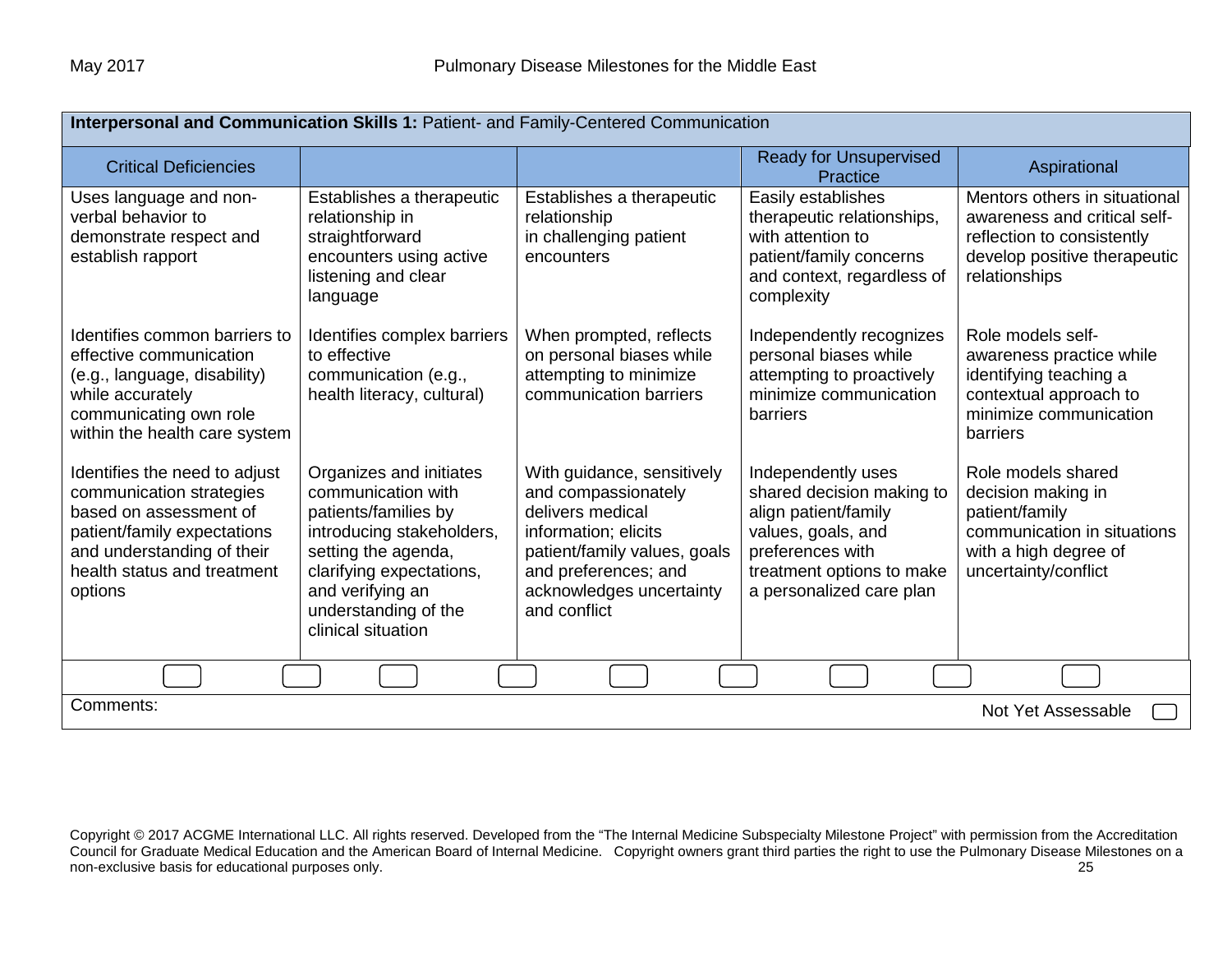| Interpersonal and Communication Skills 2: Interprofessional and Team Communication |                                                                                 |                                                                            |                                                                                                                 |                                                                                                                                                 |  |
|------------------------------------------------------------------------------------|---------------------------------------------------------------------------------|----------------------------------------------------------------------------|-----------------------------------------------------------------------------------------------------------------|-------------------------------------------------------------------------------------------------------------------------------------------------|--|
| <b>Critical Deficiencies</b>                                                       |                                                                                 |                                                                            | <b>Ready for Unsupervised</b><br>Practice                                                                       | Aspirational                                                                                                                                    |  |
| Respectfully requests a<br>consultation                                            | Clearly and concisely<br>requests a consultation                                | Checks own<br>understanding of<br>consultant<br>recommendations            | Coordinates<br>recommendations from<br>different members of the<br>health care team to<br>optimize patient care | Role models flexible<br>communication strategies<br>that value input from all<br>health care team<br>members, resolving<br>conflict when needed |  |
| Respectfully receives a<br>consultation request                                    | Clearly and concisely<br>responds to a consultation<br>request                  | Checks understanding of<br>recommendations when<br>providing consultation  | Communicates feedback<br>and constructive criticism to<br>superiors                                             | Facilitates regular health<br>care team-based feedback<br>in complex situations                                                                 |  |
| Uses language that<br>values all members of<br>the health care team                | Communicates<br>information effectively<br>with all health care team<br>members | Uses active listening to<br>adapt communication<br>style to fit team needs |                                                                                                                 |                                                                                                                                                 |  |
|                                                                                    | Solicits feedback on<br>performance as a member<br>of the health care team      | Communicates concerns<br>and provides feedback to<br>peers and learners    |                                                                                                                 |                                                                                                                                                 |  |
|                                                                                    |                                                                                 |                                                                            |                                                                                                                 |                                                                                                                                                 |  |
| Comments:                                                                          |                                                                                 |                                                                            |                                                                                                                 | Not Yet Assessable                                                                                                                              |  |